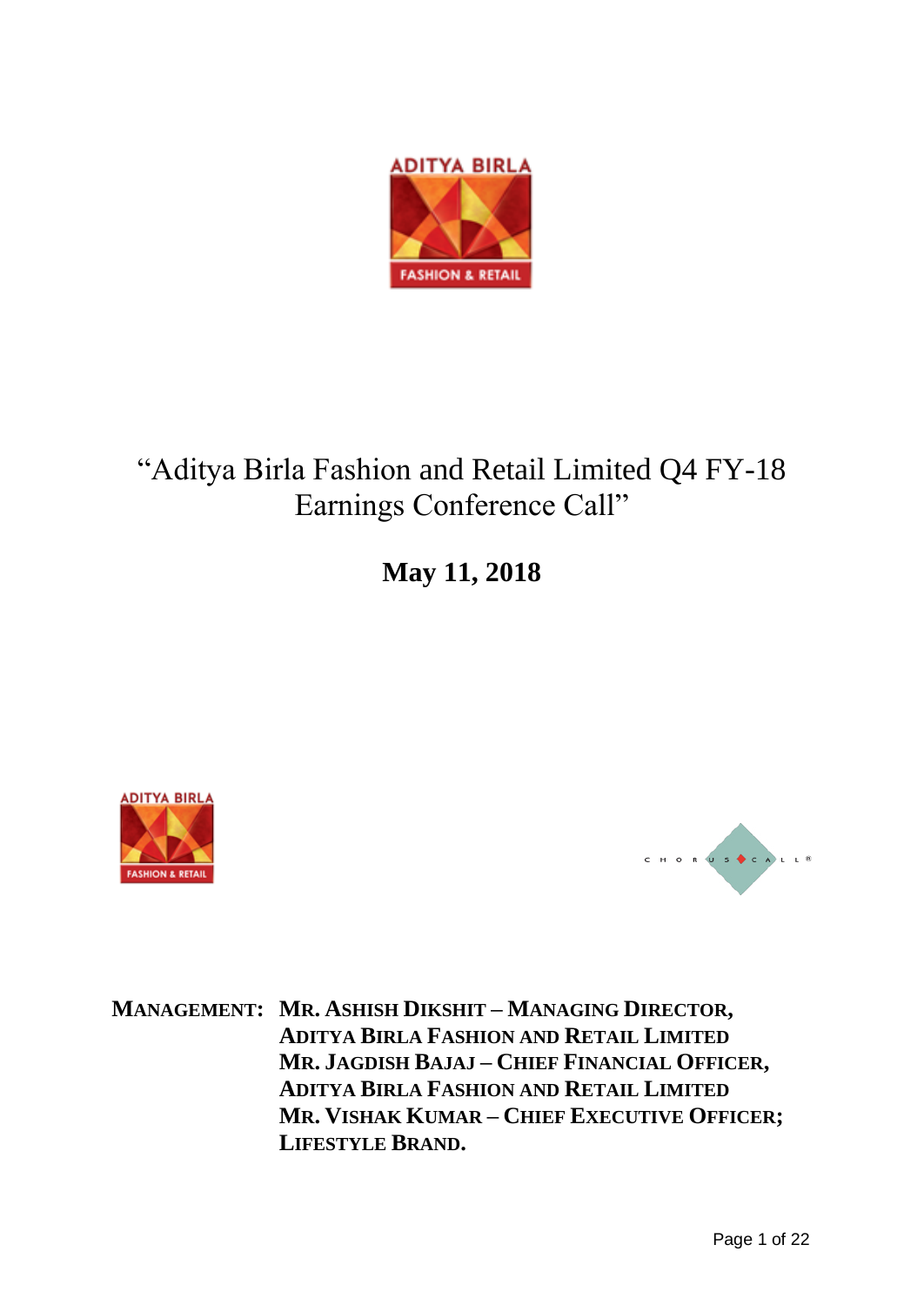

| <b>Moderator:</b> | Ladies and gentlemen good day and welcome to the Q4 FY18 Earnings Conference Call of<br>Aditya Birla Fashion & Retail Limited. The call will begin with a brief discussion by the<br>company's management on the quarter's performance followed by a question and answer<br>session. We have with us today Mr. Ashish Dikshit – Managing Director, Mr. Jagdish Bajaj –<br>CFO and Mr. Vishak Kumar – CEO, Lifestyle Business. I want to thank the management team<br>on behalf of all the participants for taking valuable time to be with us. |
|-------------------|------------------------------------------------------------------------------------------------------------------------------------------------------------------------------------------------------------------------------------------------------------------------------------------------------------------------------------------------------------------------------------------------------------------------------------------------------------------------------------------------------------------------------------------------|
|                   | I must remind you that the discussion on today's Earnings Call may include certain forward-<br>looking statements and must be viewed therefore, in conjunction with the risks that the<br>company faces. Please restrict your questions to the quarter and full-year performance. With<br>this I hand the conference over to Mr. Jagdish Bajaj. Thank you and over to you sir.                                                                                                                                                                 |
| Jagdish Bajaj:    | Good afternoon, ladies and gentlemen and welcome to the earnings call for Aditya Birla<br>Fashion & Retail Limited. The company has achieved encouraging results for Q4 FY 18 and<br>for FY 18 and we feel confident that it will continue to build on this strong platform.                                                                                                                                                                                                                                                                   |
|                   | Let me briefly discuss the key trends in the apparel industry before I turn to the results. First,<br>the biggest economic event for FY 18 was the roll out of GST. It caused disruption in the short<br>term impacting footfalls. Our most of the channels recovered as rates was largely neutral for<br>the industry.                                                                                                                                                                                                                        |
|                   | Second, the value fashion and mass fashion players continue to dominate the market with very<br>aggressive store expansion. Third, rising influence of globalization led to a robust growth of<br>international brands. Fourth, e-commerce business is seeing a steady growth and forcing many<br>established players to ramp up their omni-channel play. The year also saw shift in seasonality<br>and second half of the year performing better than first half aided by a strong wedding season<br>at the end of Q3 and Q4.                 |
|                   | Now let me give you a snapshot of the financial performance of our company and the<br>individual business segments.                                                                                                                                                                                                                                                                                                                                                                                                                            |
|                   | During this quarter, our sales were at Rs. 1754 crores, a growth of 8% over corresponding<br>quarter last year. The EBITDA for the same period was Rs. 174 crores, a growth of 33% from<br>last quarter from Q4 FY 17 Rs. 831 crores. For the whole financial year, our sales grew by 8%<br>from Rs. 6633 crores to Rs. 7181 crores in FY 18.                                                                                                                                                                                                  |
|                   | The EBITDA grew by 5% from Rs. 476 crores to Rs. 501 crores in this financial year. Net<br>profit for the year stood at Rs. 118 crores compared to Rs. 53 crores in FY 17 which included a<br>deferred tax asset recognition of Rs. 69 crores. I will now take you through the highlights of<br>the individual business segment starting with Lifestyle Brand business.                                                                                                                                                                        |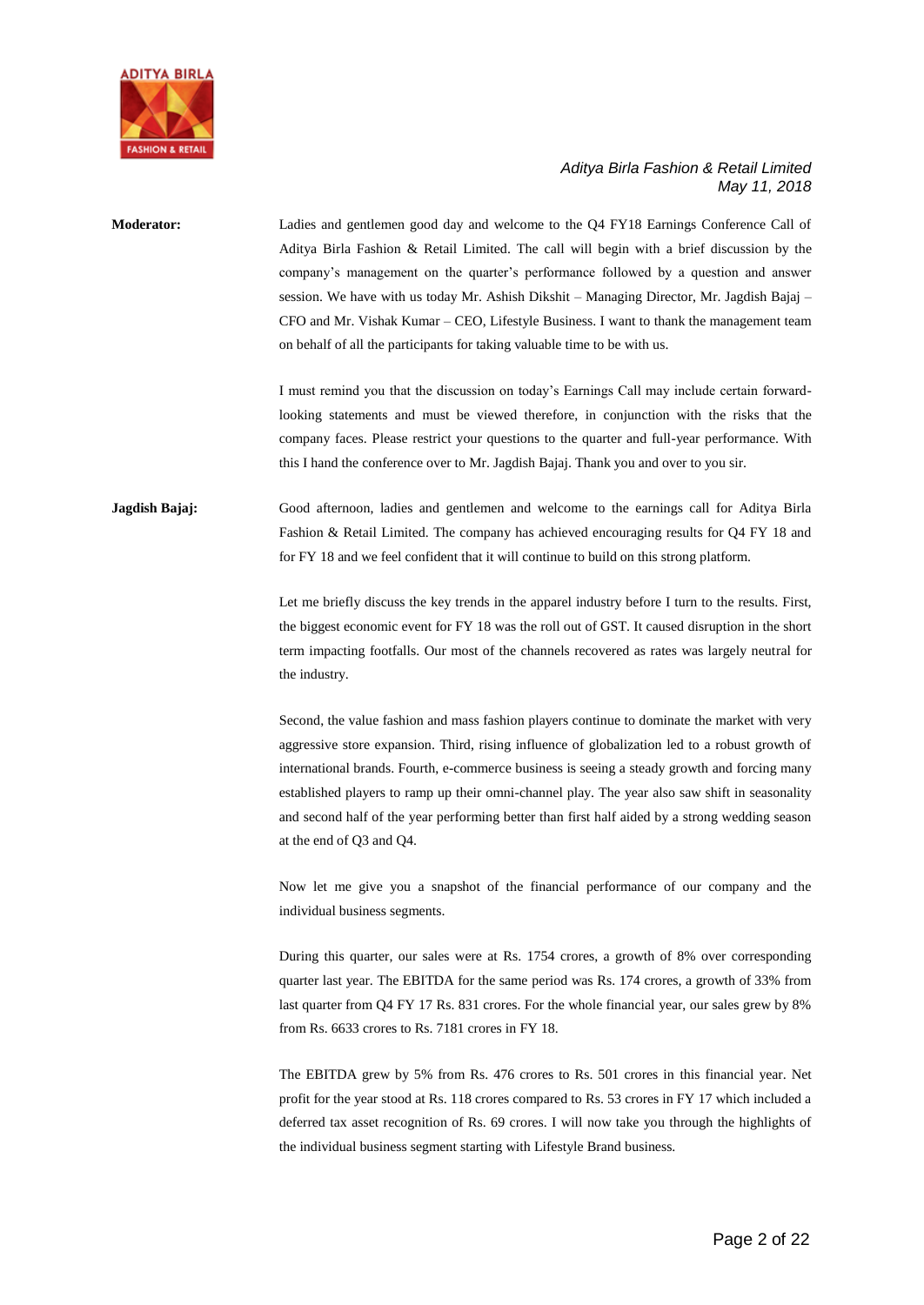

The focus on strengthening brand and expanding distribution has led to a strong performance for this business. The segment had an EBO network of 81, 1813 stores at the end of the FY 18 which was 1761 at the end of FY 17. The business recorded a strong like- to- like growth of over 9%. This is despite the impact of GST felt in H1 and the reduced export. While retail bounced back whole sale is expected to recover slowly over the next few months.

The segment has achieved revenue in this quarter of Rs. 1015 crores, a growth of 12% for the same period last year. EBITDA for the quarter was Rs. 166 crores as against Rs. 142 crores grew by 17%. For the whole year, the sales for the vertical were Rs. 3866 crores which is 6% growth over FY17. EBITDA for the whole year was Rs. 476 crores pre- GST adjustment as against Rs. 423 crores for last year FY 17.

Our Pantaloons continued its rapid expansion and opened 66 new stores during the year. The business continued increasing its portion of franchise stores with 48 COFO stores that exit FY18 versus 28 last year. The focus on profitability is reflecting in our results. The EBITDA for the quarter was Rs. 27 crores as against Rs. 14 crores in Q4 FY 17 while achieving a healthy sales growth of 9% in this quarter. It ended Q4 sales with Rs. 641 crores. The network expanded to 275 stores from 256 stores at the beginning of the quarter. For the whole year the sales were at Rs. 2862 crores, a growth of 12% and EBITDA at Rs. 171 crores grew by 36%. In FY 18 the business performed satisfactorily and would have been better but for the GST impact in H1.

Next we move to the Fast Fashion business. Overall our losses in the Fast Fashion business have reduced. In FY 18 sales for the segment was Rs. 398 crores with an operating loss of Rs. 53 crores. Fast Fashion revenues grew by 15% over previous year. During this quarter, networth rationalization and cost optimization initiative which time and again were reflecting has reduced our losses by 74% over Q4 FY 17. We expect losses to come down significantly in FY 19.

And lastly our all other businesses, the innerwear business has seen a good full year of operations with the reach extending to 6700 outlets across 75 cities. Our product has been very well received and product differentiation continues to be the core of our business strategy. For FY 18 sales for this segment was Rs. 205 crores, we have seen a growth of 73% over last year sales of Rs. 119 crores. Operating loss for the year was Rs. 47 crores as against Rs. 31 crores loss in FY 17.

Our balance sheet, the total debt of our company stands at Rs. 1861 crores for FY 18 as on  $31<sup>st</sup>$ March, compared to Rs. 2044 crores as on  $31<sup>st</sup>$  March 2017. We could reduce our debt by Rs. 200 crores. One special fundraise announcement, we have taken an enabling approval from the Board to consider raising funds up to Rs. 1000 crores by the equity, any other instrument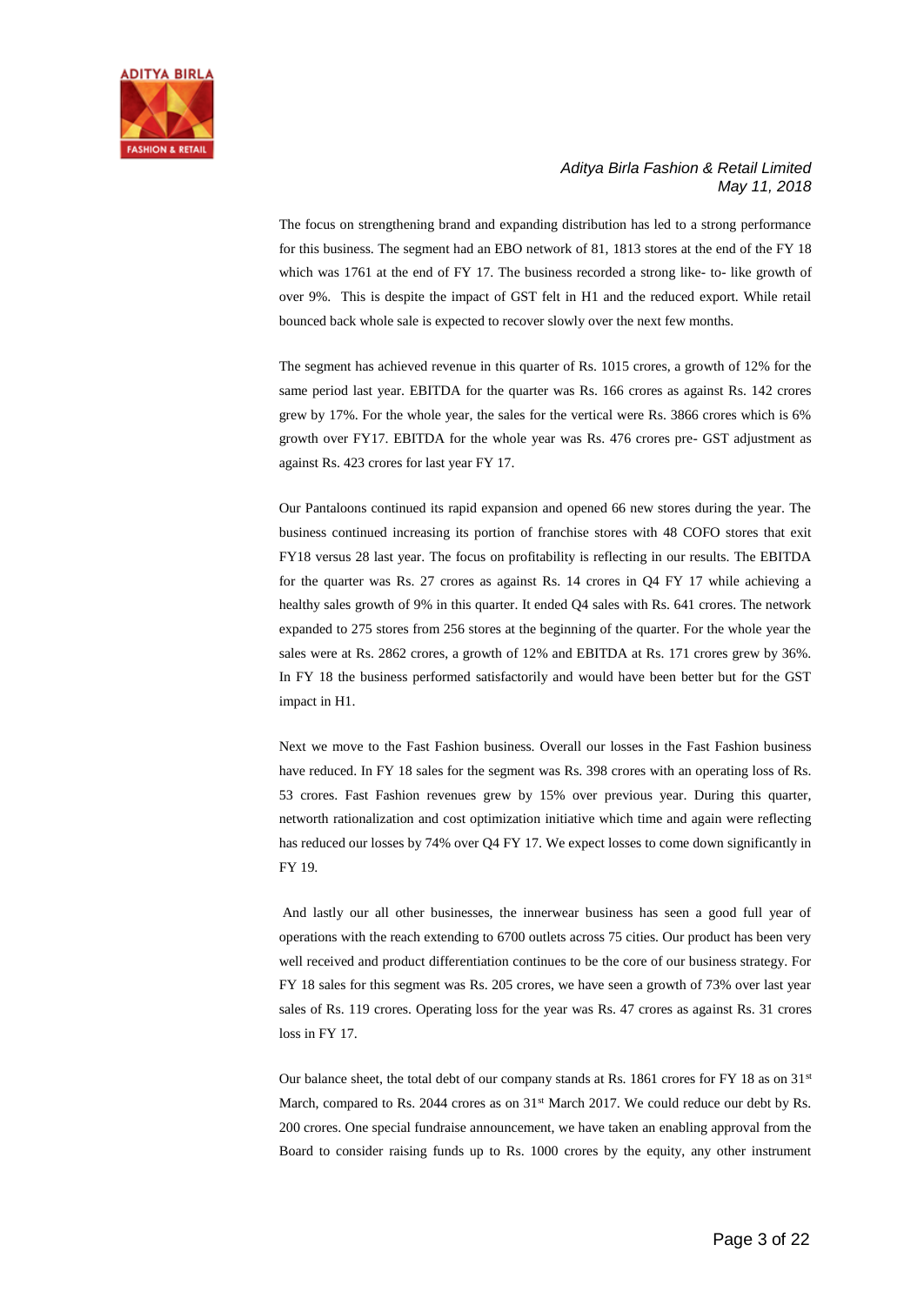

convertible into equity through one or more mode to add strength to balance sheet and drive growth.

The outlook and strategy for the medium-term across the business segment continues to be for each business segment. In Lifestyle Brand, will strengthened our brands, launch innovative product and drive growth across all channels. In Pantaloons, we will aggressively expand our store network and start focus on improving same-store performance. Our Fast Fashion business will continuously grow in the right markets and format with clear focus on profitability. In our other business, including innerwear, Athleisure, we will continue to expand our product portfolio and distribution network.

With this gentlemen, we are open now to questions.

**Moderator:** Thank you very much. Ladies and gentlemen, we will now begin the question and answer session. The first question is from the line of Abneesh Roy from Edelweiss. Please go ahead.

- **Abneesh Roy:** Sir, congratulations on strong EBITDA growth. My first question is on the Madura business. You have shown consistent improvement in the Madura business in terms of margins, which is at a multi quarter high and even same-store growth is good. My question was with respect to the Wall Mart deal, which has just been announced. Do you see promotions again increasing in e-commerce and what is the way forward if that happens? Or do you see promotions actually reducing in the medium term?
- **Ashish Dikshit:** I think it is early days but the way we look at it, probably this consolidation will bring stability along with growth that the industry is seeing in the e-commerce side. We feel that some of the behavior will be more favorable as businesses look for sustainability. Going forward growth of course will remain an agenda and that is driven by consumer dynamics as well. Our sense at this stage is that we will probably be more stable environment of behavior on their part.
- **Abneesh Roy:** And in the Madura business could you share some numbers on how e-commerce percentage as you mentioned e-commerce, there has been steady growth and 2 to 3 years back that was a key reason why same-store growth had become negative for many quarters. So how that has scaled up and how is the relationship with Amazon and beyond Amazon because I understand there is a warehouse for Amazon in the factory? Anything apart from Amazon also you have done in terms of tie-up?

**Vishak Kumar:** So first things first, we are there with all the key players. We are there with Myntra, Flipkart, Jabong, PayTM, Amazon all of them. We have a very strong marketplace infrastructure whereby our inventory is available on each of these sites and that creates a very high inventory efficient method of working with a partner. This is a fairly fast-growing business and we have been growing at about I think 40 to 45% in a year- on- year which is in a way apples to apples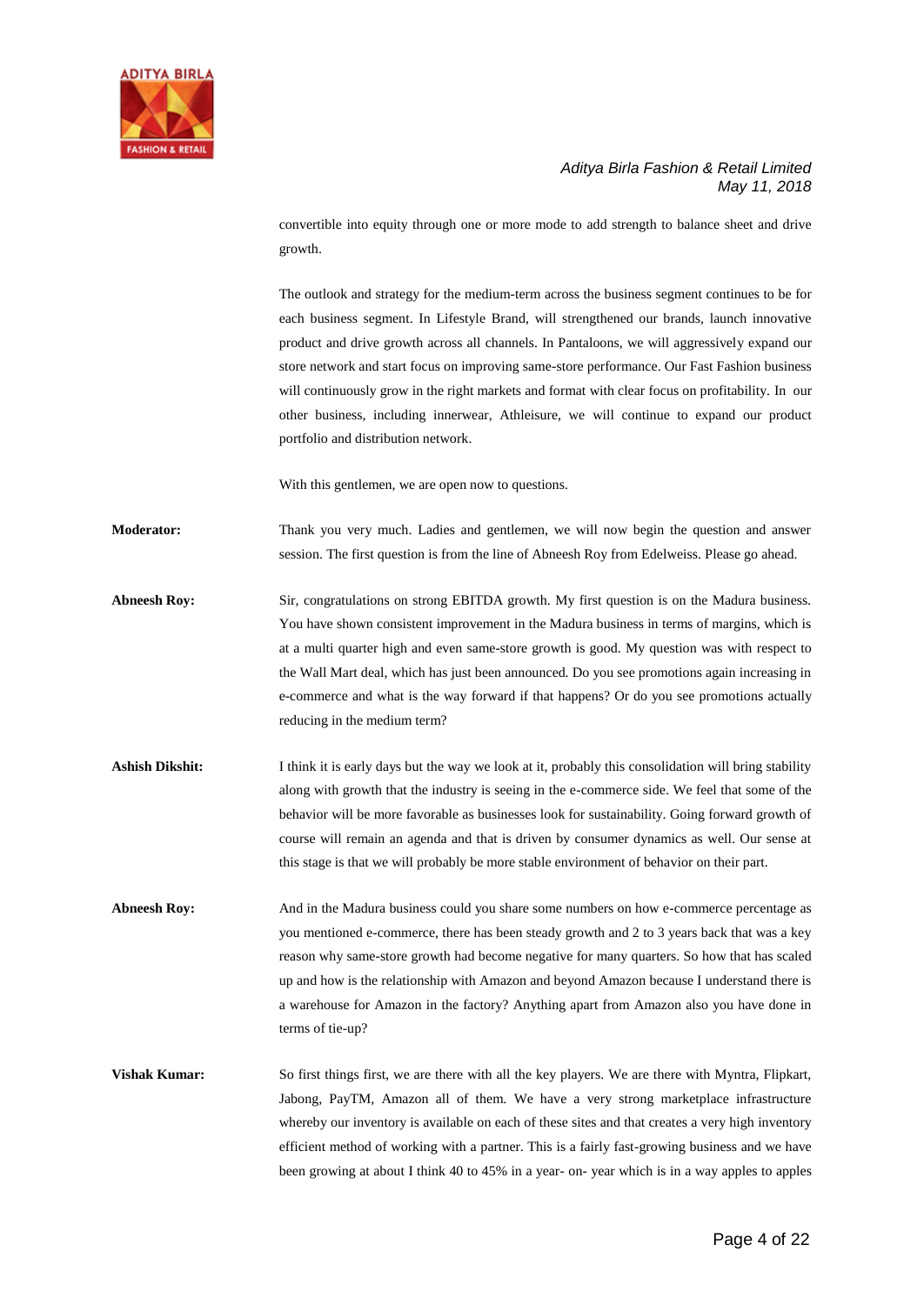

growth. So that has been a fairly, in fact, the outlook for the next year is also a similar kind of growth. So we should continue to grow very aggressively in these channels. We have also significantly improved our full price realized sales in these channels. So as Ashish was saying these people are also trying now to improve their full price, convenience-based products which are selling by virtue of their fashion by all of that, rather than only discounts. So that should again augur well for us as a business going forward.

Abneesh Roy: And online in Madura will be mid single digit, as a percentage of sales?

**Vishak Kumar:** Yes, that is right.

**Abneesh Roy:** Sir my last question is on Pantaloons, here again, what I'm surprised is margin expansion in spite of same store growth being limited, normally in retail, you need at least a 5% same store growth for margin expansion I understand the cost initiatives if you could discuss that. And now in FY 19 those cost initiatives will be a bit more difficult because that has mostly happened in FY 18. So do you expect same-store sales growth, good recovery now? If you could discuss that part.

- **Ashish Dikshit:** So I think first, your point is fair. I think it's difficult to improve profitability in retail without same-store growth and we haven't seen strong sales growth this year. But Pantaloons will also benefit, the margin expansion is also coming from operating leverage going up apart from the cost reduction. So we have looked at network, we have rationalized the pieces of network through either operating cost reduction or store rationalization where it was required. But the largest lever on profitability has been through the leverage on the fixed cost that strong growth of Pantaloons is also helping us. So it is a combination of cost and operating leverage. I think that same story will remain, it will get better when the like- to- like performance also improves and that is really what we are looking at going forward.
- **Abneesh Roy:** Sir one follow- up here. Are you now confident of the Pantaloons model? You have expanded a bit fast I understand competition is also doing that. But my question is there are even lower priced players for example FBB, Zudio etc. so do you need to lower pricing further or you think now the pricing and the format is okay?
- **Ashish Dikshit:** No, I think we are very comfortable with where we are today. Our sense of pricing in Pantaloons is at a confident level of pricing, where the consumers feel good value. We don't need to alter that too much. Of course, we will keep responding to better opportunities. But I don't think pricing is a significant piece to play around right now.
- **Moderator:** Thank you. The next question is from the line of Tejas Shah from Spark Capital. Please go ahead.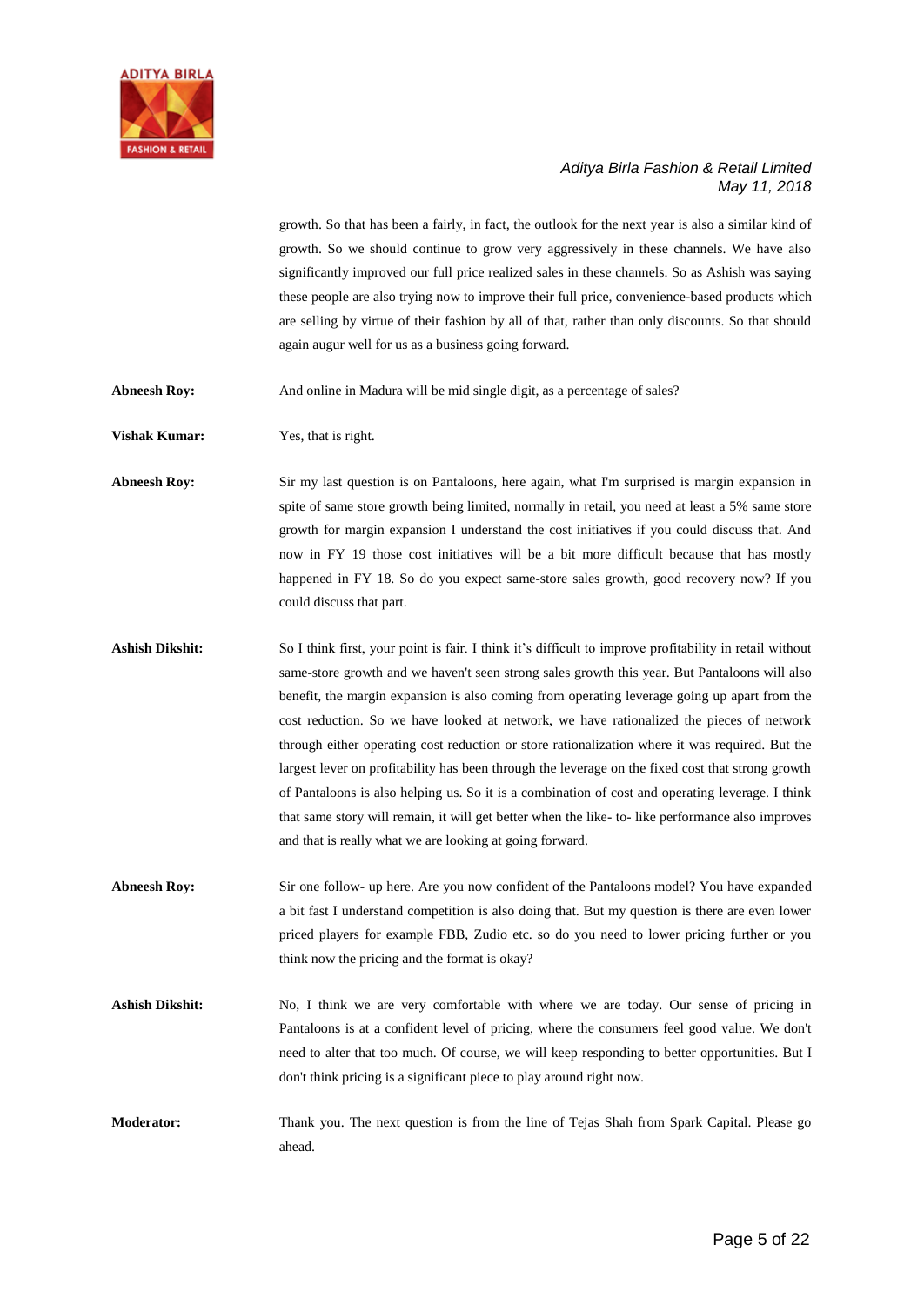

- **Tejas Shah:** Hi sir thanks for the opportunity and congratulations on good set of numbers. Sir Madura liketo- like growth for the full year was 9% and Q4 retail sales like- to- like was 7%. So, are you seeing any deceleration in growth trend there?
- **Vishak Kumar:** No, actually, we must recognize that the overall growth number, there is a method of accounting where both are net of GST or net of tax, so the base is different. If you correct it for GST actually the overall growth number will reflect the correct number which is closer to about 10%.
- **Tejas Shah:** Sure and you also mentioned in the presentation that wholesale has still not bounced back. The expectation was that by at least Q3 or Q4 they will be back in the business to the full extent. So where do you see that settling down?
- **Vishak Kumar:** First thing first, Q4 was a lot better than the first three quarters. So we are about 8% growth in the wholesale business. So it seems to be coming back even within that it is primarily south which is still slow the rest of the regions have picked up. What we are also doing to accelerate this is also building our own channel of exclusive stores in the trade business itself, in the wholesale business itself where we have partnered expansion for a lot of exclusive stores. And that should also fuel a lot of growth for us particularly in smaller towns Tejas.
- Tejas Shah: Sure and sir I missed on SSG part on Pantaloons. What was the number for this quarter?
- Ashish Dikshit: It was (-6) for the quarter.
- **Tejas Shah:** And sir while accounting SSG Pantaloons for franchise stores do we deduct commission from the top line or does without commission?
- Ashish Dikshit: No commission is a part of the cost; revenue recognition method is at the sales to the consumer.
- **Tejas Shah:** And sir last one, we have passed an enabling resolution for the Rs. 1000 crores so what is the purpose that we have outlined for the same?
- **Jagdish Bajaj:** See we already said that this is an enabling resolution and it is towards adding strength to our balance sheet as you know for driving our growth. This is the purpose.
- **Tejas Shah:** And that order the first will be to strengthen balance sheet or drive growth just to understand the priority?
- **Jagdish Bajaj:** It all depends on our business plan and balance sheet. You are familiar, so I don't need to tell you what we need to do. But you know raising equity will certainly add strength to our balance sheet and it will help us for our growth.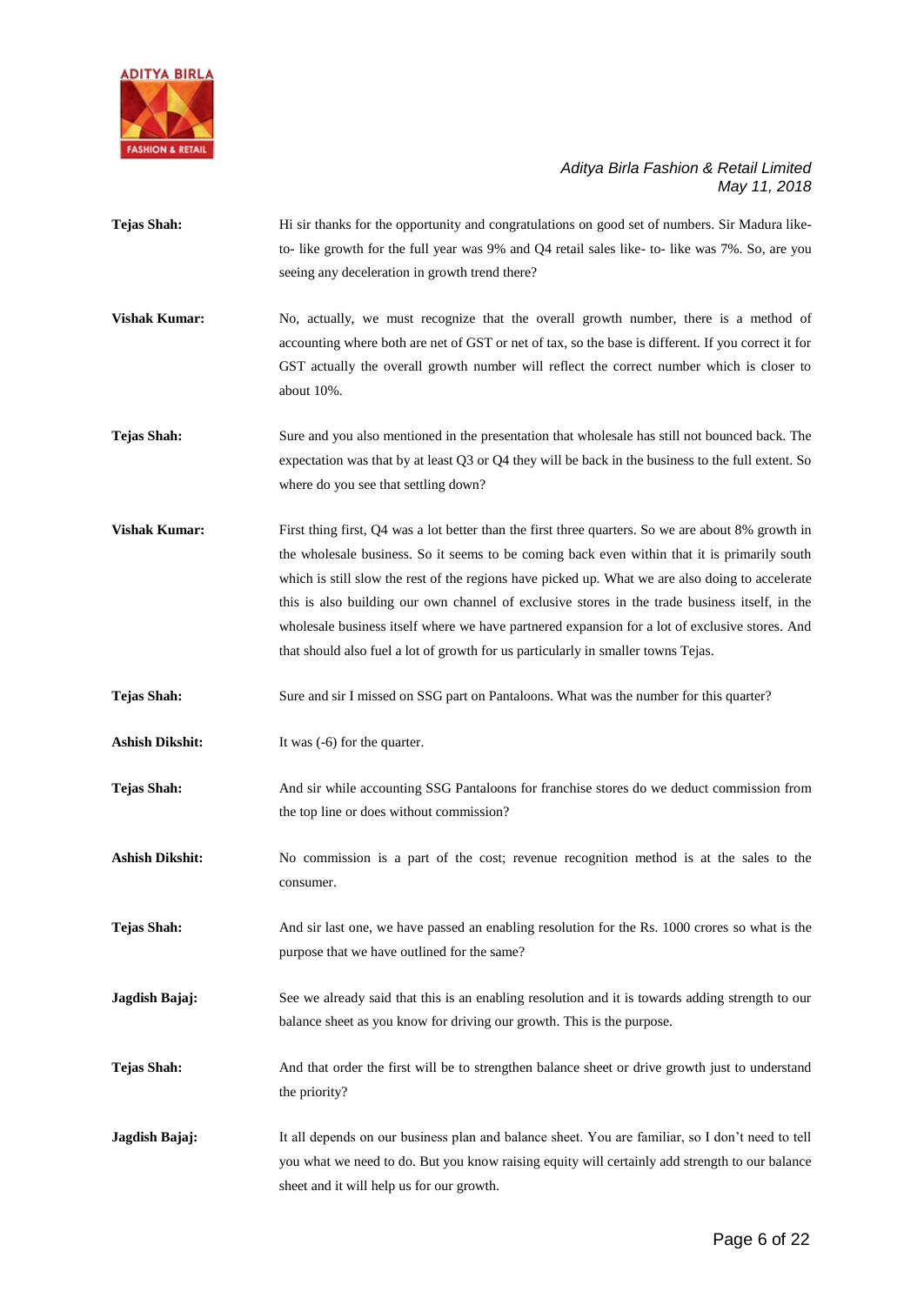

**Tejas Shah:** And sir last one we are seeing some good initial success and values as per our last call you were saying that you are investing to actually expand the whole business to much broad franchise and not to only to Van Heusen. So where are we on that plan? Ashish Dikshit: No, I feel it is too early you are taking of innerwear I guess Tejas. **Tejas Shah:** Yes. Ashish Dikshit: No it is too early. It is two years away we think Van Heusen Innerwear itself is in early stages. While we have done well, expanded our distribution and recorded good sales in the 1<sup>st</sup> year. Our focus in the immediate term is to leverage the base that we have created wide distribution, goods brand equity, innovation in product. So in the immediate term we don't look at expanding that to other brands because that would require a fresh round of investment and I don't think we have sort of discovered the full value in this one. **Tejas Shah:** And sir, what turnover you believe that business can be EBITDA positive, the innerwear business? Ashish Dikshit: The question in that business is not to become EBITDA positive. It is a reasonably variable cost business unlike many other formats which are typically retailed heavy which are more fixed cost. So it is easy to become EBITDA positive in that as soon as we start leveraging the fixed cost. But the issue that we are, our focus is really to drive growth to build a sizeable business. So at this time the intent is really to invest and make sure there is a strong presence in the market, there is a wide diversified team, distribution is in place and that is really top of priority. **Moderator:** Thank you. The next question is from the line of Richard Liu from JM Financial. Please go ahead. **Richard Liu:** Hi and thanks for taking my question. Just two thing on accounting, the fact that you have not done or provided for any impairment for either Forever21 or Pantaloons can one assume from this that all the interim problems that you saw in these two segment or sub segment are largely done with and everything is hunky dory now? **Ashish Dikshit:** So I think Richard the question on Pantaloons is I think very farfetched from the reality of the business. The business is going extremely well. We are adding tremendous strength in terms of expanding distribution. For the last 3 years continuously, the profitability itself is increasing.

Pantaloons has become a fully EBIT positive business. It is in very strong place so there is

really not even a question of any impairment.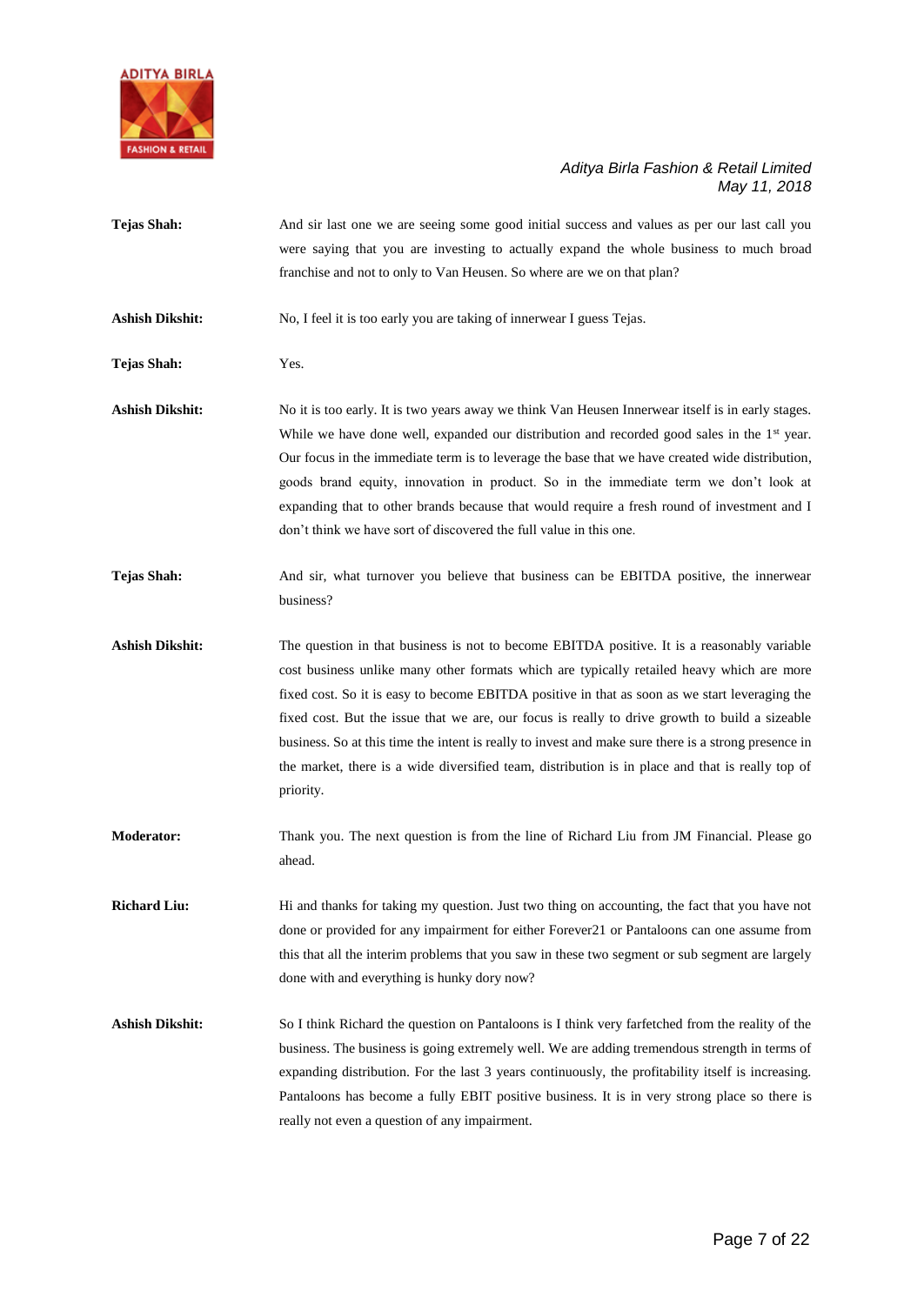

On Forever21, we have plans we have seen over the last 3 or 4 quarters the improvement in performance, we talked about that and we will remain committed to the category. It is a longterm investment, it is a very valuable brand, it has very strong consumer franchise as we are rationalizing the network and building the new retail which is a more viable format there is pretty strong reason to stay invested in that idea.

- **Richard Liu:** But the fact that you didn't need to impair anything it doesn't mean that these are actually going as per what you planned at the time of acquisition. I would think that at the time you acquired both these assets, respectively, one would have thought that after this time past, the performance would have been better than what they actually are at this point in time. Isn't that?
- Ashish Dikshit: No but I think that has got nothing to do with the question of impairment. Clearly, expectation at the time of acquisition of Forever21 Brand more ambitious, we have not achieved those levels of growth and profitability. But Pantaloons I don't even think this question is very relevant. It is a very strong growing franchise, proven model, financially strong. So it's really not an issue.
- **Richard Liu:** Oh sure. And just for the quarter, what is the reason Pantaloons have an LTL of (-) 6?
- Ashish Dikshit: I think the largest factor was January, which was the end of the season performance and we are seeing in our valuable business that historically because Pantaloons was next stop for multi brands and own brands, the share of Pantaloons during the EOSS constantly dropping. In this quarter we saw the same thing. January was slightly negative, by end of March we had reached double digits. But for the end of the quarter that is quarter in a whole we are still operating with negative like- to- like.
- **Richard Liu:** And what is the like- to- like number for the year?
- **Ashish Dikshit:** (-2.6).

**Richard Liu:** And Ashish Q4 result obviously is quite pleasing compared to what we have been used to in the last couple of quarters. Are you more confident today than you were let's say, 365 days back? And if so if you can tell us what are the top three factors that is driving this confidence?

Ashish Dikshit: I think your confidence seems to have gone up. We were very confident of our businesses. I think during the course of the year the big learning and corrections have been in Forever21 business where are we very initially quite optimistic about turning that around much faster than we eventually did. Other brands we have helped and consistently maintained a very strong, we took a pause to rationalize the cost structure, strengthen the pieces around the brand. We continue to remain confident as confident as we were before and very positive. Some of the outcomes of the action is showing.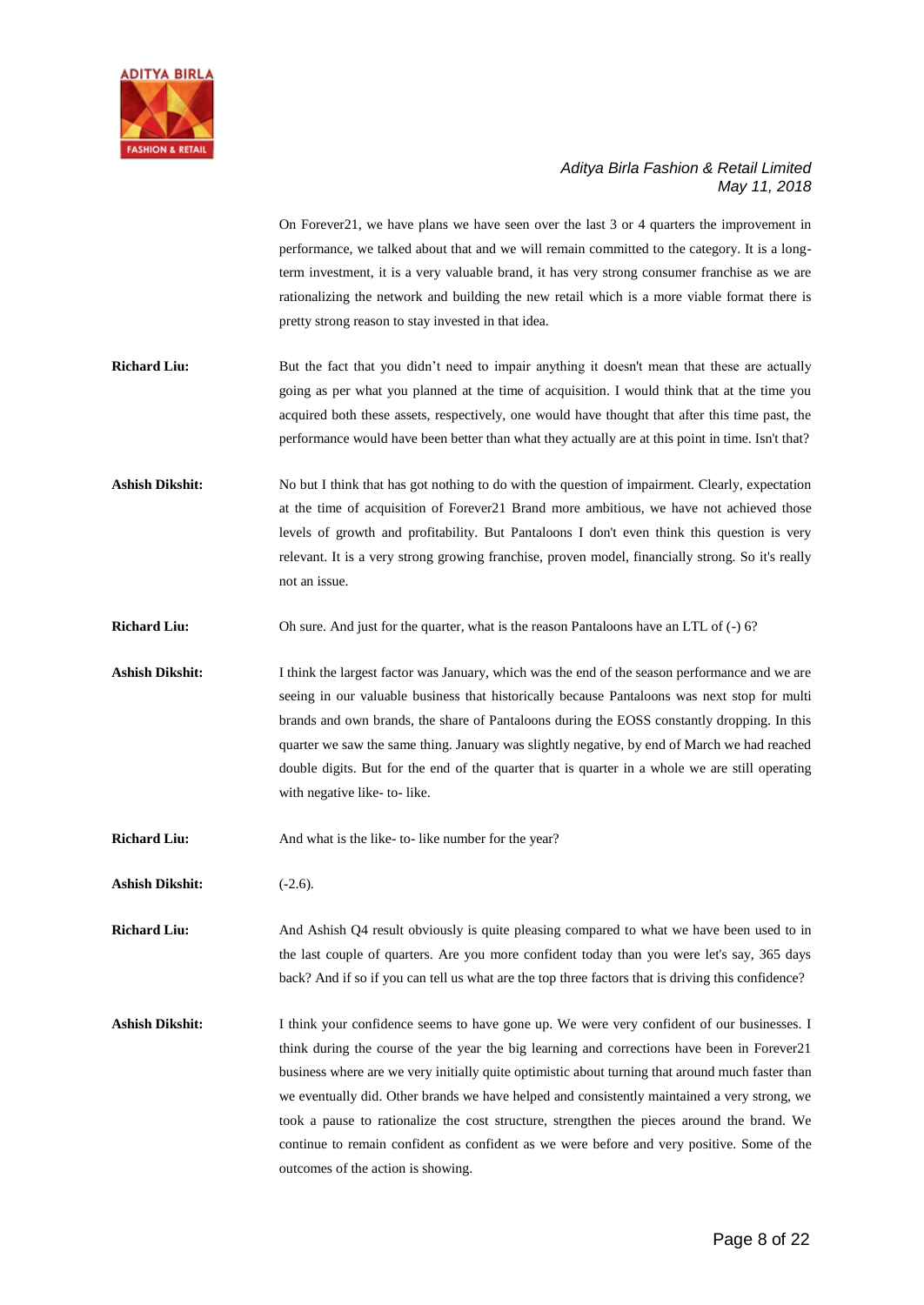

Pantaloons also, there have been a little bit of blip in same store growth, particularly during both the EOSS, which has dragged down the years. Remember Pantaloons numbers were also impacted by about 2% both of the same store growth as well as overall growth by the GST impact. To that extent, therefore, if one were to ask for commentary on the entire portfolio I think Madura brands are very strong and starting to come back to very robust performance. Pantaloons has gone through let's say little bit of lows but again, with an expanded network, continually improving profitability sitting on good position. In Fast Fashion business we seemed to have recovered the downward trajectory that we have found ourselves in the middle of the year. Our innerwear has been a good story, a very strong story and promises much further opportunity going forward. Our portfolio looks both balanced and strong. So yeah, good place to be in.

**Richard Liu:** And we should stop assuming that these Forever21 losses disappear next year?

**Ashish Dikshit:** That is the target that we have internally, but we have to see.

**Richard Liu:** And last one, Jagdish what is this deferred tax as in that is created?

**Jagdish Bajaj:** See if you have seen in our income tax we are continuously having unabsorbed losses and with IndAS coming into change from earlier system to this, now we have a reasonable certainty concept for considering the deferred tax asset. Based on unabsorbed losses and depreciation we have created deferred tax asset for this financial year.

**Moderator:** Thank you. The next question is from the line of Neha Bhotra from Axis Capital. Please go ahead.

**Neha Bhotra:** Sir could you give a guidance in terms of what is the number of stores you plan to add in FY 19?

**Vishak Kumar:** Specifically, Madura I can talk first. So approximately we are looking at adding 350 new doors in Madura in the coming year, in this year. This will be across various formats including where we invest in the fixtures ourselves versus where partners invest and where they invest in stock. So across various formats we are looking at about 350 stores. This is could be a significant increase like Ashish was saying earlier we wanted to make sure that we've got all the elements of the model fine tuned which we have done over the last year and the results are a very healthy same store growth that we have seen. So there is lots of opportunity that we are seeing in expansion now. So we just built that as we go along in this year and the years to come.

Neha Bhotra: So what is the total number now, like after consolidation where do we stand now?

**Vishak Kumar:** So we have about 1800 stores across our various formats in Madura.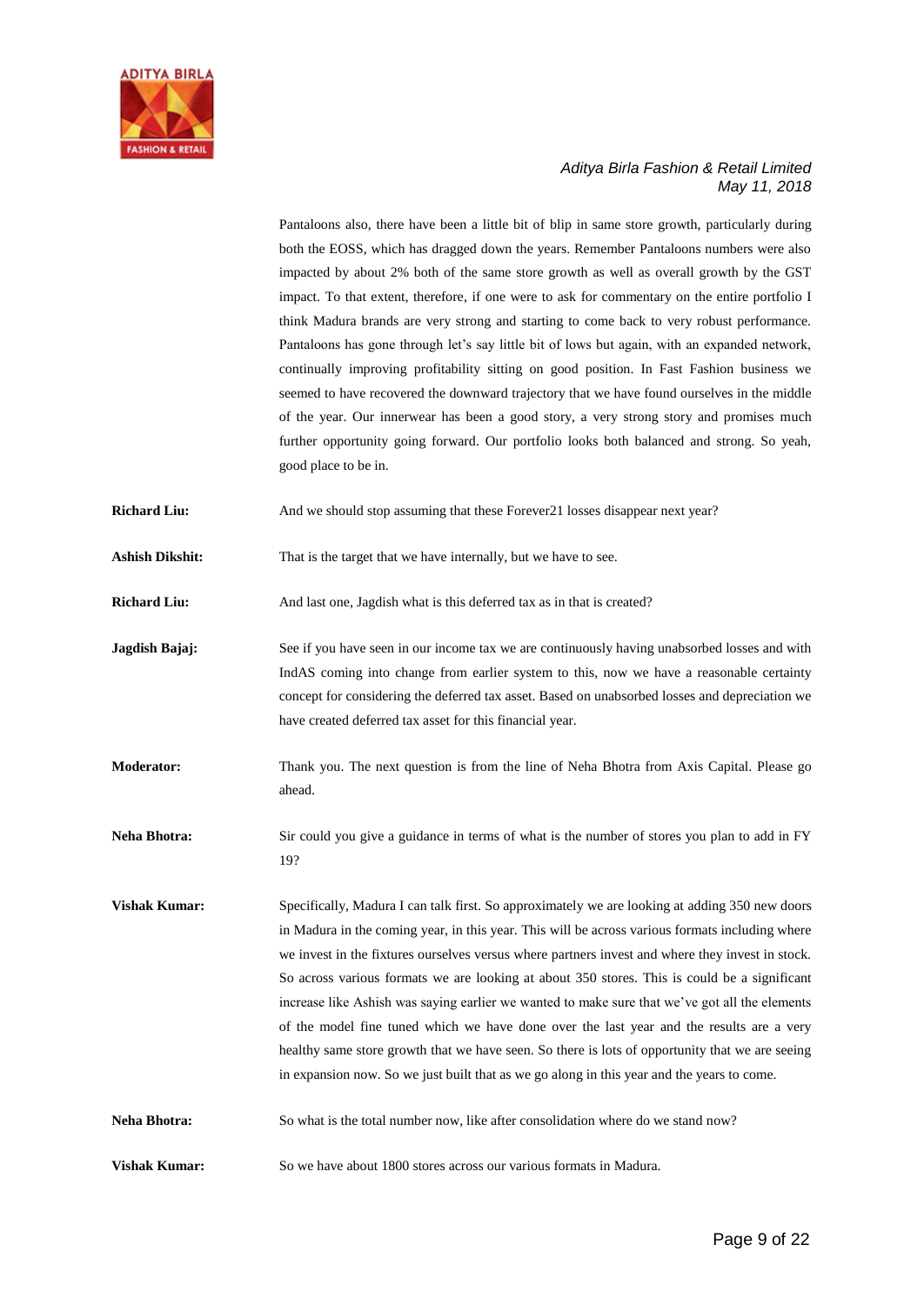

| Neha Bhotra:           | And sir, what about Pantaloons how many stores we are                                                                                                                                                                                                                                                                                                                                                                                                                                                                                 |
|------------------------|---------------------------------------------------------------------------------------------------------------------------------------------------------------------------------------------------------------------------------------------------------------------------------------------------------------------------------------------------------------------------------------------------------------------------------------------------------------------------------------------------------------------------------------|
| <b>Ashish Dikshit:</b> | I think Pantaloons today stands at about 270-odd stores and we will be opening between 60 to<br>70 stores each year. I think this year also we should look at $(+50)$ stores.                                                                                                                                                                                                                                                                                                                                                         |
| Neha Bhotra:           | And this Rs. 1000 crores will it be utilized for the store expansion as well like is it a part of the<br>amount we would see like used for adding new store?                                                                                                                                                                                                                                                                                                                                                                          |
| <b>Ashish Dikshit:</b> | No I think the Rs. 1000 crores are of course for the overall strengthening of the balance sheet<br>as Jagdish talked about. Most of the store expansion that Vishak talked about in Madura<br>significant part of it is done through franchises. I think most to 75% comes through<br>franchisee, if not more. Similarly, Pantaloons also almost 20% of the expansion comes through<br>franchisee role. So capital of course will be helpful in this but the purpose of the fund raise is<br>to overall strengthen the balance sheet. |
| Neha Bhotra:           | Sir in FY 18 what is the number of stores we have shut? And also the consolidation would<br>continue in FY 19 as well?                                                                                                                                                                                                                                                                                                                                                                                                                |
| <b>Ashish Dikshit:</b> | No, I don't think there is need to do too much of it. In a network of 2,000-odd crores you will<br>always have the percentage of store which will get rationalized. So 4%-5% happened in the<br>due course as we go forward, some years little more some years little less.                                                                                                                                                                                                                                                           |
| <b>Neha Bhotra:</b>    | And Sir in FY 18 how many have we shut?                                                                                                                                                                                                                                                                                                                                                                                                                                                                                               |
| <b>Ashish Dikshit:</b> | It is about 9%.                                                                                                                                                                                                                                                                                                                                                                                                                                                                                                                       |
| <b>Neha Bhotra:</b>    | Okay and any further debt reduction are you looking at? Because you managed to reduce Rs.<br>200 crores. So would you look at bringing down the debt further?                                                                                                                                                                                                                                                                                                                                                                         |
| Ashish Dikshit:        | So that is a constant endeavor, although that in itself is not the goal. We are focused on<br>building and growing businesses and most of it is currently we are able to finance through<br>internal accruals. So that really is not the goal but as an outcome, I think we are constantly<br>looking at optimizing working capital and most of the deals come from there.                                                                                                                                                            |
| <b>Moderator:</b>      | Thank you. The next question is from the line of Garima Mishra from Kotak Securities. Please<br>go ahead.                                                                                                                                                                                                                                                                                                                                                                                                                             |
| Garima Mishra:         | Hi thank you so much for the opportunity, Ashish two questions. One is could you on<br>Pantaloons highlight any specific initiatives being taken for improvement of like- to- like<br>growth of which for FY 18 came in fairly tepid?                                                                                                                                                                                                                                                                                                 |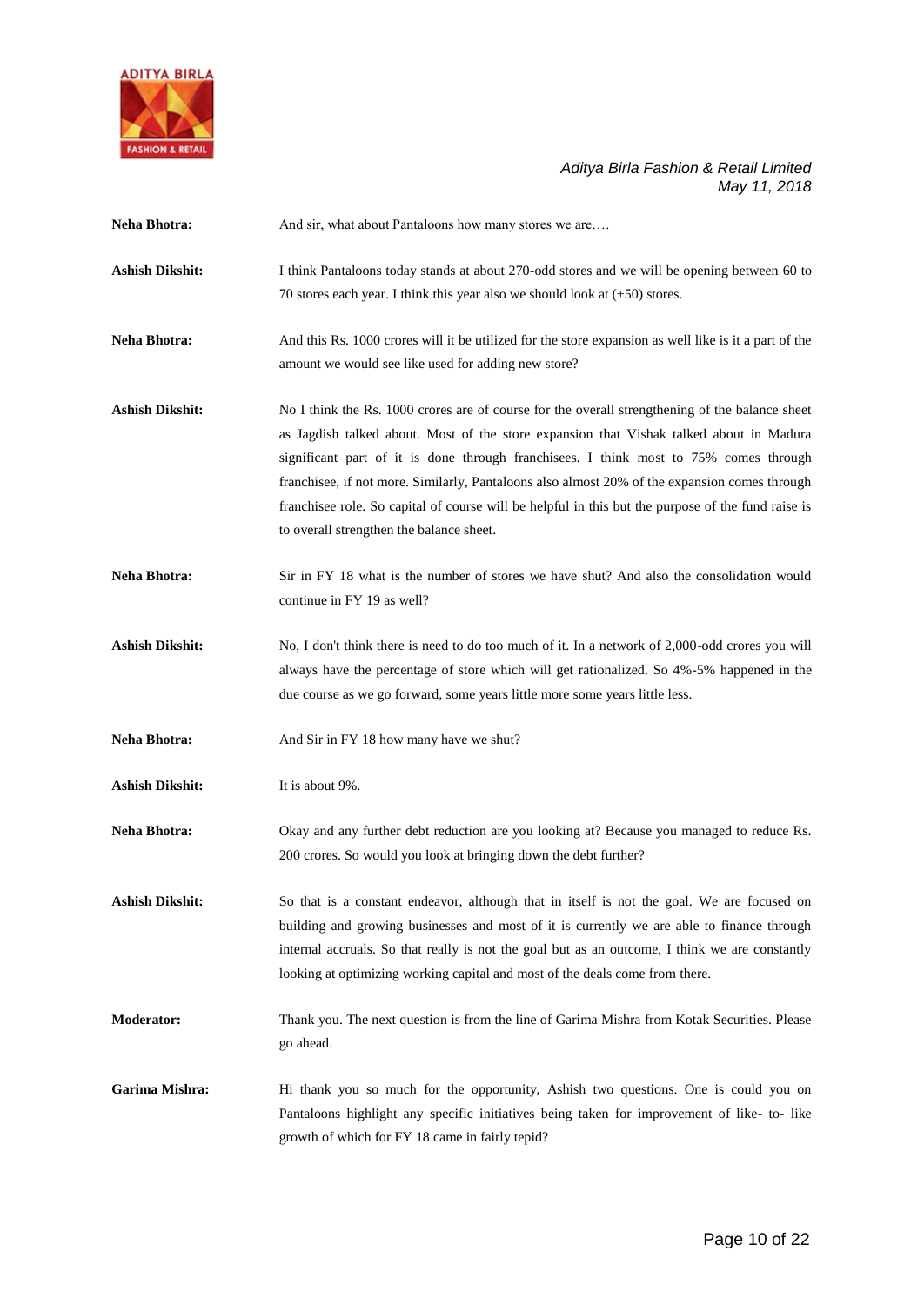

And the second question is essentially on the Rs. 1000 crores. Is there any timeline by which you would like to come to the market?

**Ashish Dikshit:** So on Pantaloons I think the basic drivers of improving store performance remain universal and that is same thing valid across. But in terms of specific focus first, let me start by saying that lot of Pantaloons same store growth looks much lower primarily because the share of business from very old stores is very high. Our new store addition has only begun in last two years. Much of that will start to come only from this year and next year. So therefore, addition of new stores to the like-to-like bucket will include same store performance is the first piece. But in terms of organic actions clearly improving availability, freshness, increasing shares of own brands are two or three areas which are likely to drive store performance.

> On your second question on fund raised, we haven't at this stage chosen the time to go to the market. I don't think I'm in a position right now to indicate any period. We will evaluate it we have taken an enabling resolution from the Board. We will look at both of the timing as well as the actual extent of the fund raised apart from looking in the right instrument.

- **Garima Mishra:** Sure, thanks and just a follow up on Pantaloons itself. So from a like- to- like growth perspective, is there any sort of target that you are working with for say the next couple of years which would be sort of acceptable performance to you for this particular line of business?
- **Ashish Dikshit:** Clearly I think businesses do run on targets. So we have targets and the idea is to really achieve them. I think getting high single digit should be the first goal for Pantaloons.
- **Garima Mishra:** And do you have any plans for Pantaloons online because Madura, for instance, you know you are fairly well connected with all key market places. Pantaloon you will have similar initiatives in mind?
- **Ashish Dikshit:** Yes, so Pantaloons will definitely have similar initiatives. Pantaloons.com is going online very soon. And equally significantly Pantaloons is partnering with the same large players which is Amazon and Flipkart specifically to build that their private-label business around that.
- **Moderator:** Thank you. The next question is from the line of Sandeep Baid from Quest Investments. Please go ahead.
- **Sandeep Baid:** Good afternoon Ashish. My first question was on Pantaloons now we have about 48 franchisee stores there and that would mean that over the last 2 to 3 years since we have started adding franchises may be about 30% of the new additions have come through the franchisee stores. So how has been the experience and would you say that this model has settled down and you have the confidence to increase the share of franchisees in the new stores going forward?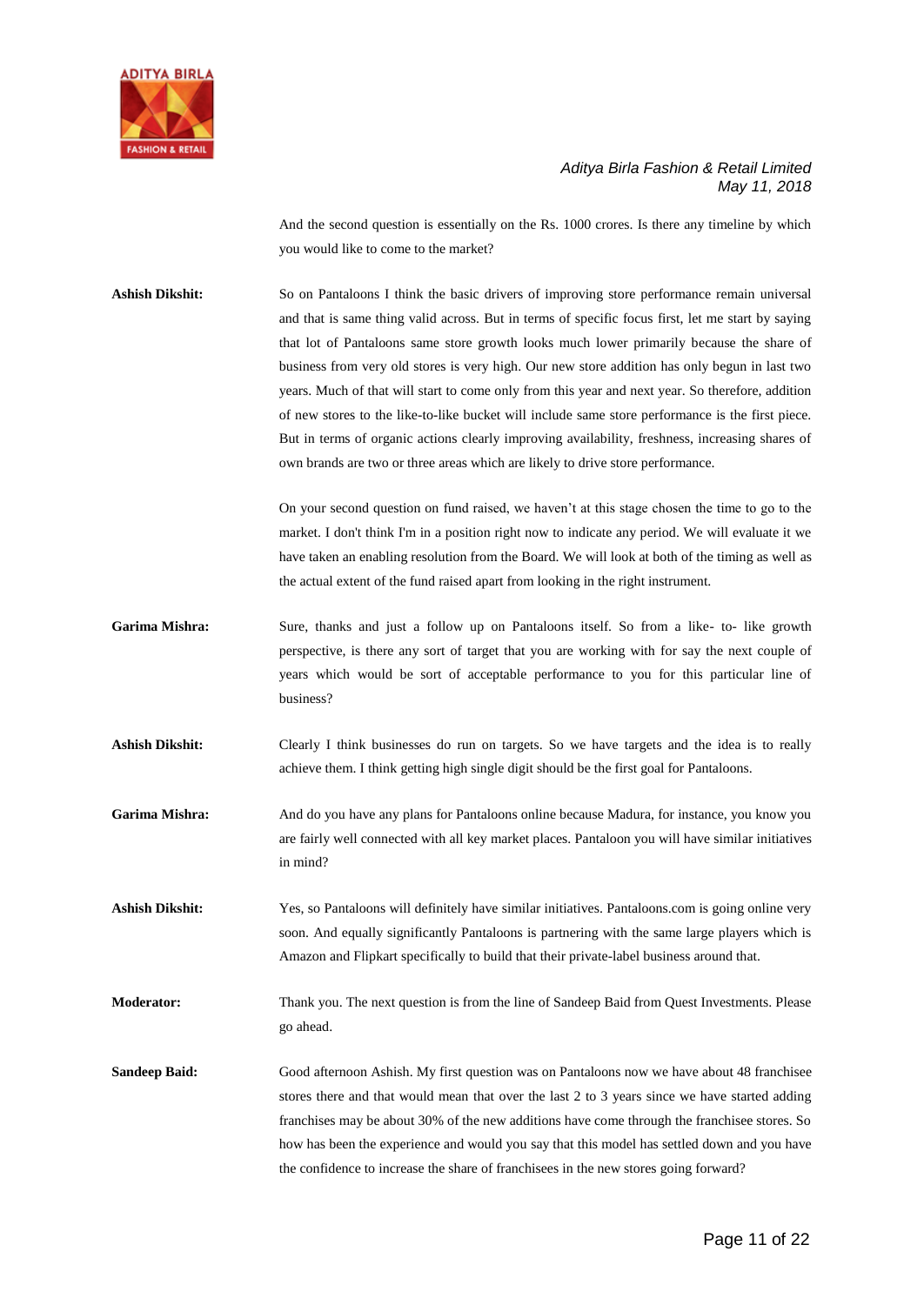

| <b>Ashish Dikshit:</b> | Yes, I think the fact that we have nearly reached 50 stores of the network of 70-odd stores is an<br>indication that we feel strong about it. But, retail investments typically have long term payback<br>3, 4, 5 years for franchisee. We want to grow it and make sure that our franchisees are also<br>profitable and making money. And therefore, I don't think we will go and excavate that path<br>more than what we are doing, which means close to 20 odd percent of our stores. We will look<br>at through this work may be 25 to 30 in some markets, depending on which kind of markets<br>we're going in. Typically, smaller towns, we feel more confident with franchisees there, local<br>knowledge is better. Our ability to reach and serve those markets is poorer. So that is really<br>how we will grow, we will keep growing at between 20 to 25% of our network expansion<br>through this. |
|------------------------|----------------------------------------------------------------------------------------------------------------------------------------------------------------------------------------------------------------------------------------------------------------------------------------------------------------------------------------------------------------------------------------------------------------------------------------------------------------------------------------------------------------------------------------------------------------------------------------------------------------------------------------------------------------------------------------------------------------------------------------------------------------------------------------------------------------------------------------------------------------------------------------------------------------|
| <b>Sandeep Baid:</b>   | Secondly on Fast Fashion, would a breakeven at EBITDA level be possible in FY 19?                                                                                                                                                                                                                                                                                                                                                                                                                                                                                                                                                                                                                                                                                                                                                                                                                              |
| <b>Ashish Dikshit:</b> | I don't want to set numbers in the call here for each segment. But clearly you have seen that<br>we have been focused on improvement and profitability even at the cost of growth. That does<br>remain a target and hopefully will be closer to that.                                                                                                                                                                                                                                                                                                                                                                                                                                                                                                                                                                                                                                                          |
| <b>Sandeep Baid:</b>   | And as you said on the other businesses which is primarily innerwear and of course a few other<br>businesses. But for you the focus there is growth and not so much of profits there, but would<br>you say that whatever losses that we incurred this year, which is about Rs. 47 to Rs. 48 crores<br>that would be the peak or you think the losses can be higher for the segment?                                                                                                                                                                                                                                                                                                                                                                                                                                                                                                                            |
| <b>Ashish Dikshit:</b> | So I think we may have to stay invested at this level roughly little bit up, little bit down but we<br>are committed to doing what it takes to create a meaningful business in that. We are confident<br>of profitability going forward in the segment and therefore we want to make sure that we don't<br>miss out on the opportunity that market offers.                                                                                                                                                                                                                                                                                                                                                                                                                                                                                                                                                     |
| <b>Sandeep Baid:</b>   | And lastly this question is for Jagdish, the depreciation in the quarter has gone up by more 20<br>odd crores, quarter- on- quarter as well as year- on-year. So any specific reason for that?                                                                                                                                                                                                                                                                                                                                                                                                                                                                                                                                                                                                                                                                                                                 |
| Jagdish Bajaj:         | Actually, if you see we have added stores in Pantaloons business segment there for the<br>deposition is higher.                                                                                                                                                                                                                                                                                                                                                                                                                                                                                                                                                                                                                                                                                                                                                                                                |
| <b>Sandeep Baid:</b>   | As compared to your December quarter, also depreciation has gone up by about 20 crores.                                                                                                                                                                                                                                                                                                                                                                                                                                                                                                                                                                                                                                                                                                                                                                                                                        |
| Jagdish Bajaj:         | That is right. So if I add this and I have to provide for depreciation based on our policy. So that<br>is reflected in increase in depreciation.                                                                                                                                                                                                                                                                                                                                                                                                                                                                                                                                                                                                                                                                                                                                                               |
| <b>Moderator:</b>      | Thank you. The next question is from the line of Shariq Merchant from Quest Investments.<br>Please go ahead.                                                                                                                                                                                                                                                                                                                                                                                                                                                                                                                                                                                                                                                                                                                                                                                                   |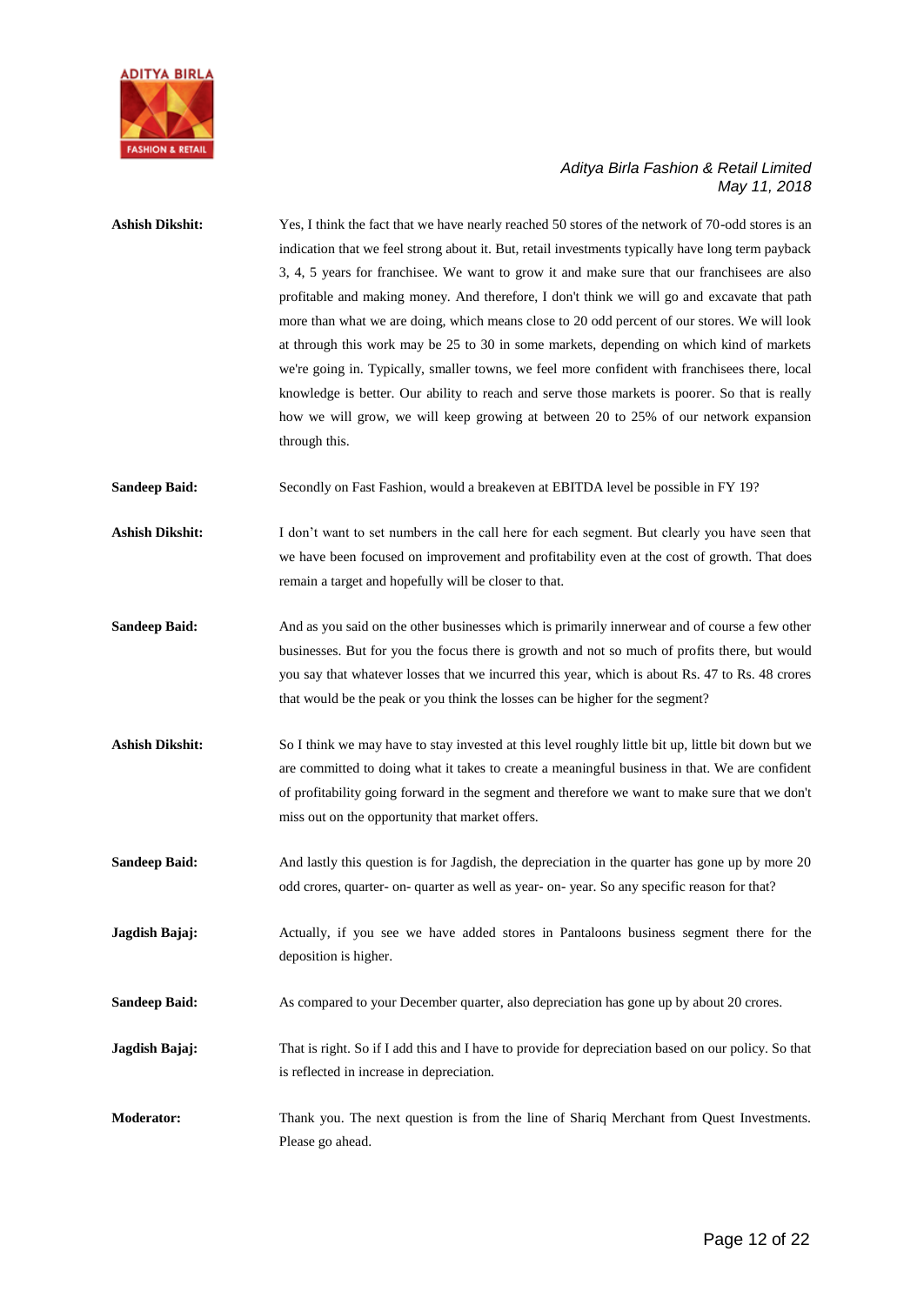

- **Shariq Merchant:** Hi, good evening and thank you for the opportunity. Sir, coming back to the capital raising part, so considering that the amount that you are raising is fairly meaningful, can you talk about the segments where you see this opportunity that is giving you the confidence to raise equity?
- **Ashish Dikshit:** I think principally as Jagdish has said when we looked at our balance sheet and our growth ambition we find the level of debt that we have maybe sufficient to keep running at this level. But if you want to organically grow the business faster across each of the segments, and each one has a different growth opportunity then perhaps it would be better off and feels more confident with slightly better ratios on our balance sheet.
- **Shariq Merchant:** Sir you are saying that this will be more organic related growth versus inorganic?
- Ashish Dikshit: See at this stage it is difficult to say. I think overall growth as we have expanded portfolio offers opportunity on both dimensions. As a group we will continue to keep looking at all options. This is not specifically targeted at anything in specific, it will improve the overall balance sheet and that will give us these options, both to grow organically faster and if and when there is any opportunity we need to execute that.
- **Shariq Merchant:** Alright. My second question is on Pantaloons so you all did a Rs. 27 crores EBITDA during the quarter. However, at an EBIT level it is a Rs. 21 crores loss. It's almost Rs. 50 crores swing of depreciation. So, I couldn't quite understand why that depreciation number is so high? Is that an exceptional item over there or change of policy?
- **Ashish Dikshit:** There is no change of policy. What happened is just for your understanding when we expand in the same year some part of each store which gets written-off in the same year and therefore faster expansion leads to higher depreciation during that quarter, also while typically, the asset created gets depreciated over a 5 year period, 6 years period in Pantaloons store. But there is a part of capital in every store that gets depreciated same year also, which is why in quarters when you see very large expansion, you will see depreciation number rising. And this has been the consistent policy. So there is no change in that and there is no exceptional item.
- **Shariq Merchant:** So if I were still to look at the annual number that would be a fair representative of an average number to look at, even going forward.
- **Ashish Dikshit:** Yeah, considering the expansion remaining fair.
- **Shariq Merchant:** And also could you talk about the operating margins that you expect both from Madura and Pantaloons going forward, the margin expansion?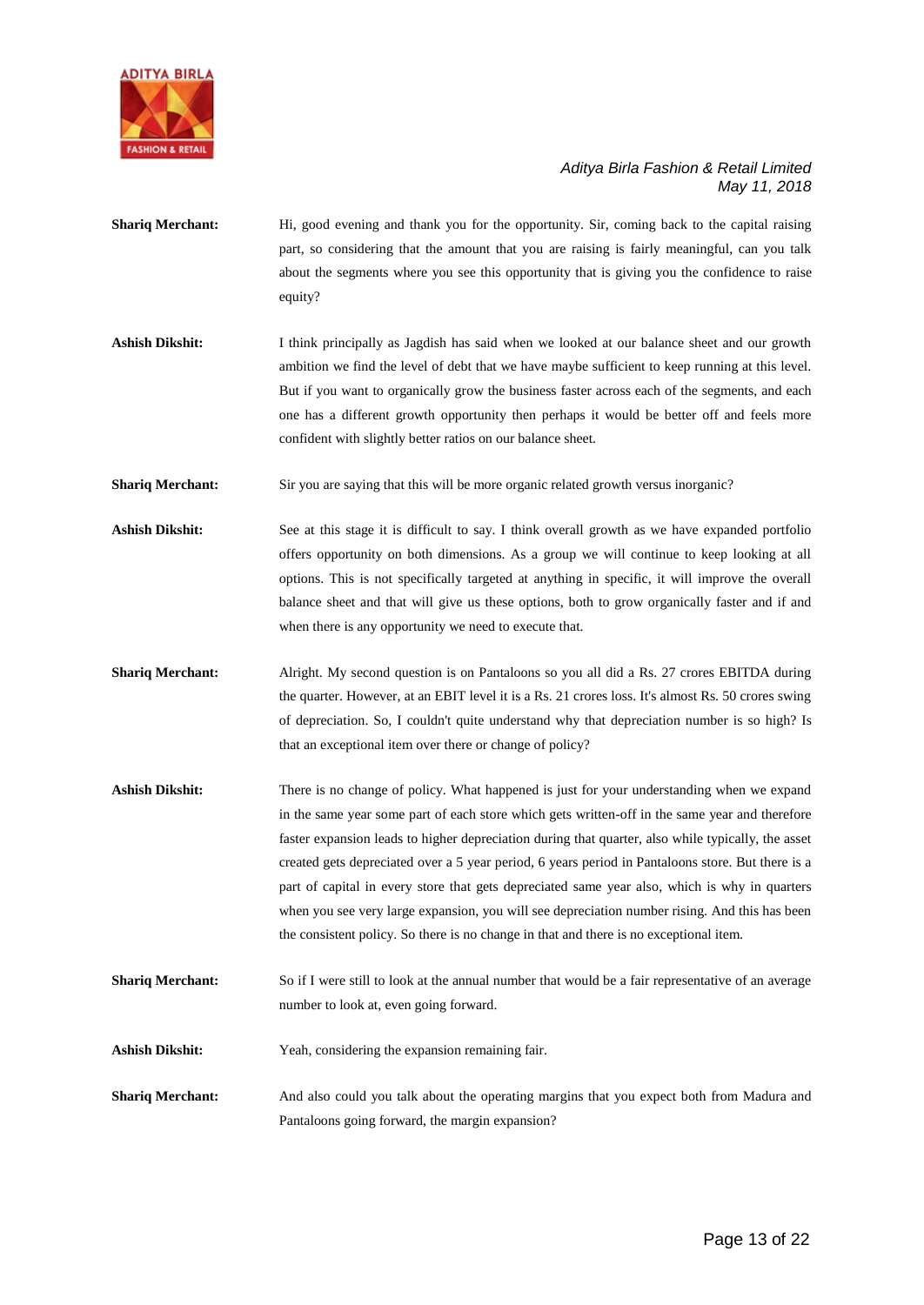

- Ashish Dikshit: We don't want to get forecast, an outlook on those specific matters but you have seen our trajectory, the business performance. So I think we have opportunity to improve in each one of our businesses on that.
- **Shariq Merchant:** And lastly on the quarterly financials, there was a decline in both rental and staff costs anything to specifically read into?
- Ashish Dikshit: No rentals are mostly network rationalization related so it is a direct thing there is no exceptional item or any other treatment that's come in. On the staff cost, what happened in Q4 every year when we actualize the actual cost whatever outcome comes that flows into Q4. So that is really the buildup to staff cost.
- **Moderator:** Thank you. The next question is from the line of Vinod Bansal from Franklin Templeton. Please go ahead.
- **Vinod Bansal:** Hi Ashish, couple of questions on Pantaloons, I think maybe I am repeating one of the questions. You said that there is the benefit of cost optimization during the year in the quarter that is driving margins in the business. Any sense on how much juice is left here that can further drive margins next year after which would require SSGs to come back?
- Ashish Dikshit: I think there is always an opportunity. There are three dimensions Vinod, one is and undeniably the largest lever for margin lies in SSGs in retail business and you're aware of that. So that remains as the number-one focus.

The second is a change in the product mix, which drives gross margin in this case increase of private label share the remains second lever in Pantaloons we haven't done such a good job this year on that. But that is something that we need to do a lot better and more often.

The third is simply the expansion driving overhead leverage, whether it's fixed costs, marketing, operating, corporate cost, etc. Then comes the actual cost reduction within the same box. Now it's only the fourth which operating teams keep looking at it and then keep finding, some years the opportunity is higher, some year lower, but if you look at the top three, which is SSG growth I think there is a big headroom available. Share of private brands mix going up again significant opportunity for us. And finally, this growth leverage giving the fixed cost leverage that is also a piece. I think there is an opportunity in all three.

**Vinod Bansal:** But absent the first three, the fourth one, which I suppose was the big driver this year, are you suggesting that that may not lead to any significant margin expansion next year, assuming the three do not play out as well? Just for the sake of it.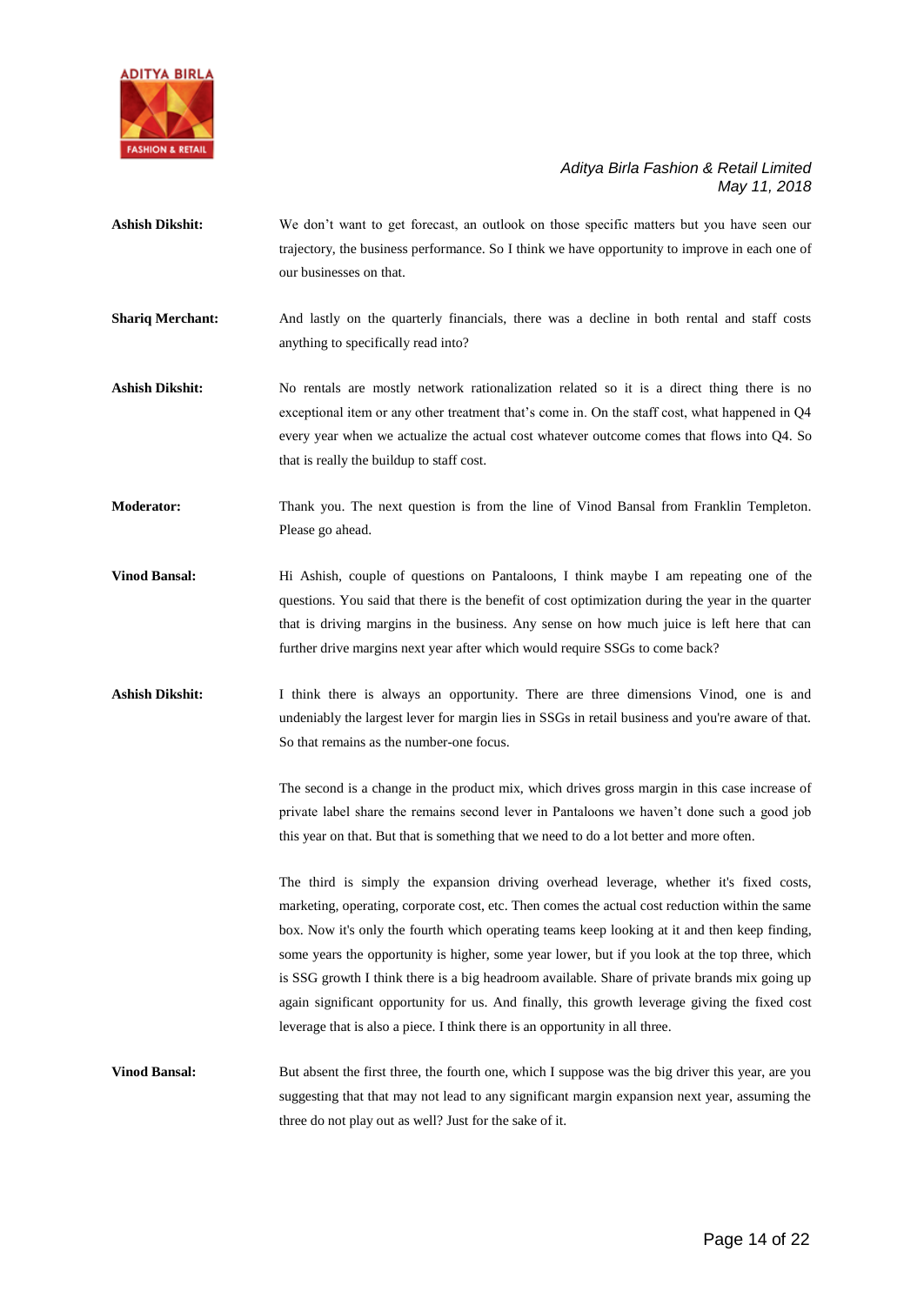

- **Ashish Dikshit:** No every business at all of points of time we are constantly looking at it. I think there will be something that constantly comes every year.
- **Vinod Bansal:** And in the last call we had discussed that you have been stating some issues in Pantaloons regarding the planning availability and freshness of products that have hit SSG. How close are we in sorting out those issues? That you highlighted was the primary reason why SSGs have been weak for the last 7 quarters.
- **Ashish Dikshit:** No I won't say last 6 to 7 quarters Vinod, but during this season last year, which is the period between August to October-November, which was a good period traditionally that we have missed out some of our slight possibilities on that and that did hurt our business. I think most of it is behind it, we have started this season very well and I think at least that dimension should improve as we go forward.
- **Vinod Bansal:** So that is not our concern anymore at this stage?
- **Ashish Dikshit:** Yes.

**Vinod Bansal:** And on this issue of the average age of the network you mentioned that we have a fairly high proportion of old stores which are not growing as much and the new stores that will start getting count that is G&A for SSG will start looking better. Isn't just a mathematical issue of what is being counted, what is not being counted because as I see is when you are quite Pantaloons back in 2013 you were about 19-odd stores which over the years have now to 70. So fairly large number of stores has been added in the last four years, excluding the last year, which should have been a part of SSG and therefore the drag of old stores would not be the reason or the primary reason for SSGs being weak.

**Ashish Dikshit:** The answer is in fact it is. Let me give you a little quick maths around that and we can get details subsequently later. Of or 270 store network we have added close to 150 stores, just in last two years, which was the year that has just gone by FY 18 and FY 17. All of these, 150 stores don't count in the like- to- like calculation. Of the remaining 120 stores we had acquired about 65 stores when they did the acquisition. So there are only 40 stores or 50 stores that we had opened between 2014 to 2016, which gets counted. So that is the first part.

> The second part is the size of the stores, the old stores that we acquired both in terms of the physical size of the stores as well as the revenue contribution is much higher because we have pivoted from large format stores to mid size stores. So even today, at least till FY 18 the contribution of old stores and many of them are very old stores is very high.

**Vinod Bansal:** And last question, the private label mix, we have 60% coming from own brand do we have a target for this year? How much you want to raise it to in FY 19 and FY 20?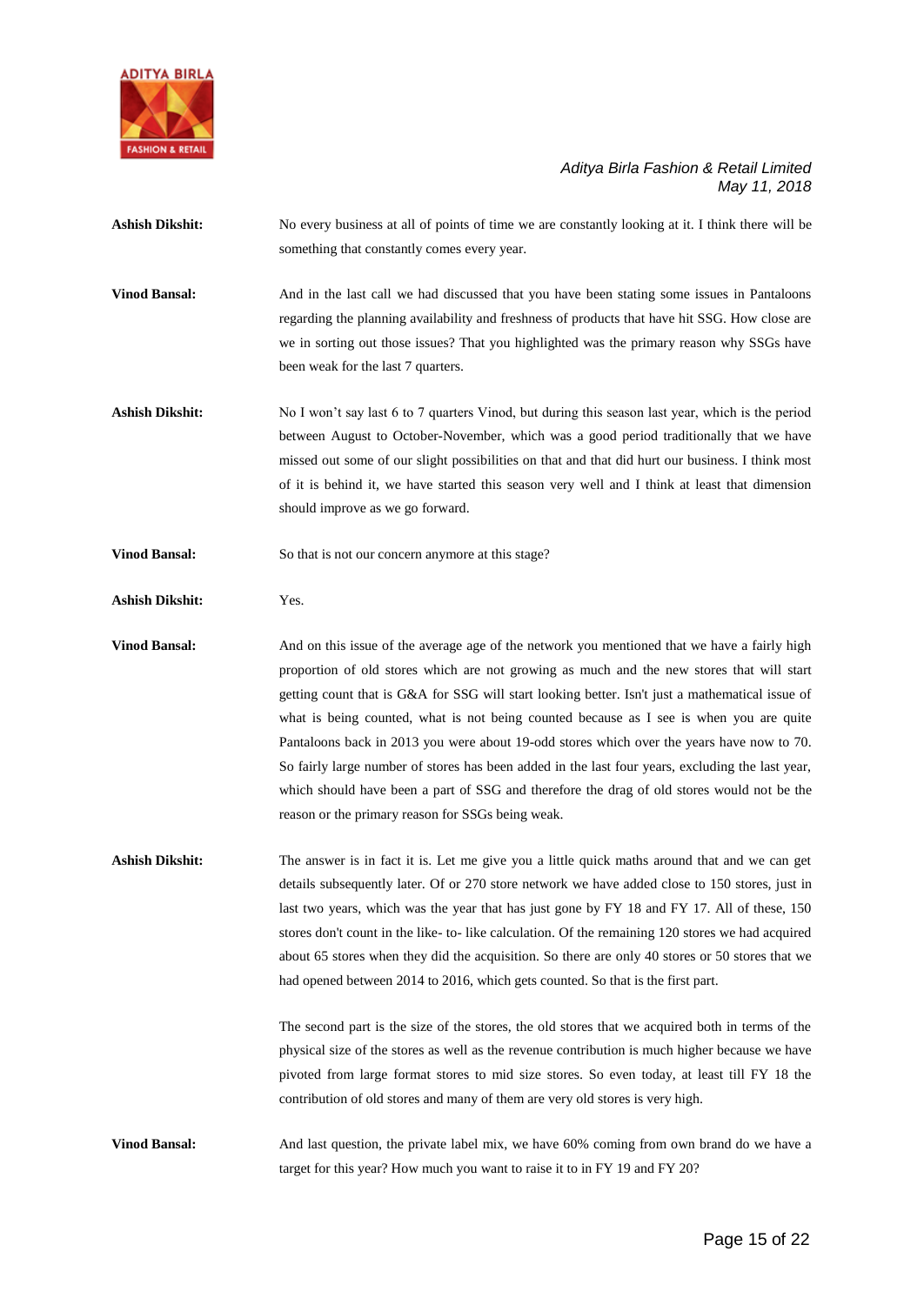

- **Ashish Dikshit:** I think I had indicated earlier in high-70% kind of thing, we are not making the progress at that pace. Every season as you plan the season that is the shares that we plan to increase. We see about 3 to 5% increase in next season and another 3 to 4% season after that.
- **Moderator:** Thank you. The next question is from the line of Hiren Dasani from Goldman Sachs Asset Management. Please go ahead.
- **Hiren Dasani:** Good afternoon sir. What is the total debt now for us on the balance sheet?

**Jagdish Bajaj:** It is Rs. 1866 crores.

**Hiren Dasani:** And most of it would be working capital debt if I'm…..

**Jagdish Bajaj:** No it consist of long term loan of around Rs. 1200 odd crores and remaining is working capital.

- **Hiren Dasani:** I was just curious that on the one hand we are talking about the profitability improvement in South in newer businesses which that you have demonstrated that already Forever21, even the innerwear businesses you are saying that the losses will not increase from here on an already kind of funding 60 to 70 store openings through internal recruits and all that. So where is this need for capital raise coming from?
- **Ashish Dikshit:** So I think if you just look at the structure of the balance sheet and the growth options in the markets, there is opportunity to expand each of the businesses faster. Other than period of pause when Fast Fashion because we have already held that consistently over the last 3 or 4 years. Any business going through a bit of exhume we take a pause; make sure we correct things before we go. We feel at this point of time. We are well placed to grow most of the macro situation is also improving outside, our businesses are feeling stronger, parts that need improvement or at least at least this journey is beginning to look quite positive. So I think every part of the business has an opportunity to grow faster.
- **Hiren Dasani:** Wouldn't it be somewhat prudent to first let's say, show the proof on how the business is in terms of let's say Pantaloons on the SSG side and on the newer businesses in terms of complete loss reduction side and on the Madura business also a bit of a turnaround before we start about expanding the product portfolio?

**Ashish Dikshit:** No I think these are businesses proven over 20 to 25 years. Few quarters here and there do not change our medium-to long-term view on the business. As I said, we continue to remain responsible to the extent that first of all we will raise after carefully thinking through these issues as well as issues of timing. But we feel that we are in a phase where I think the time to invest deeper and grow faster is ahead of us.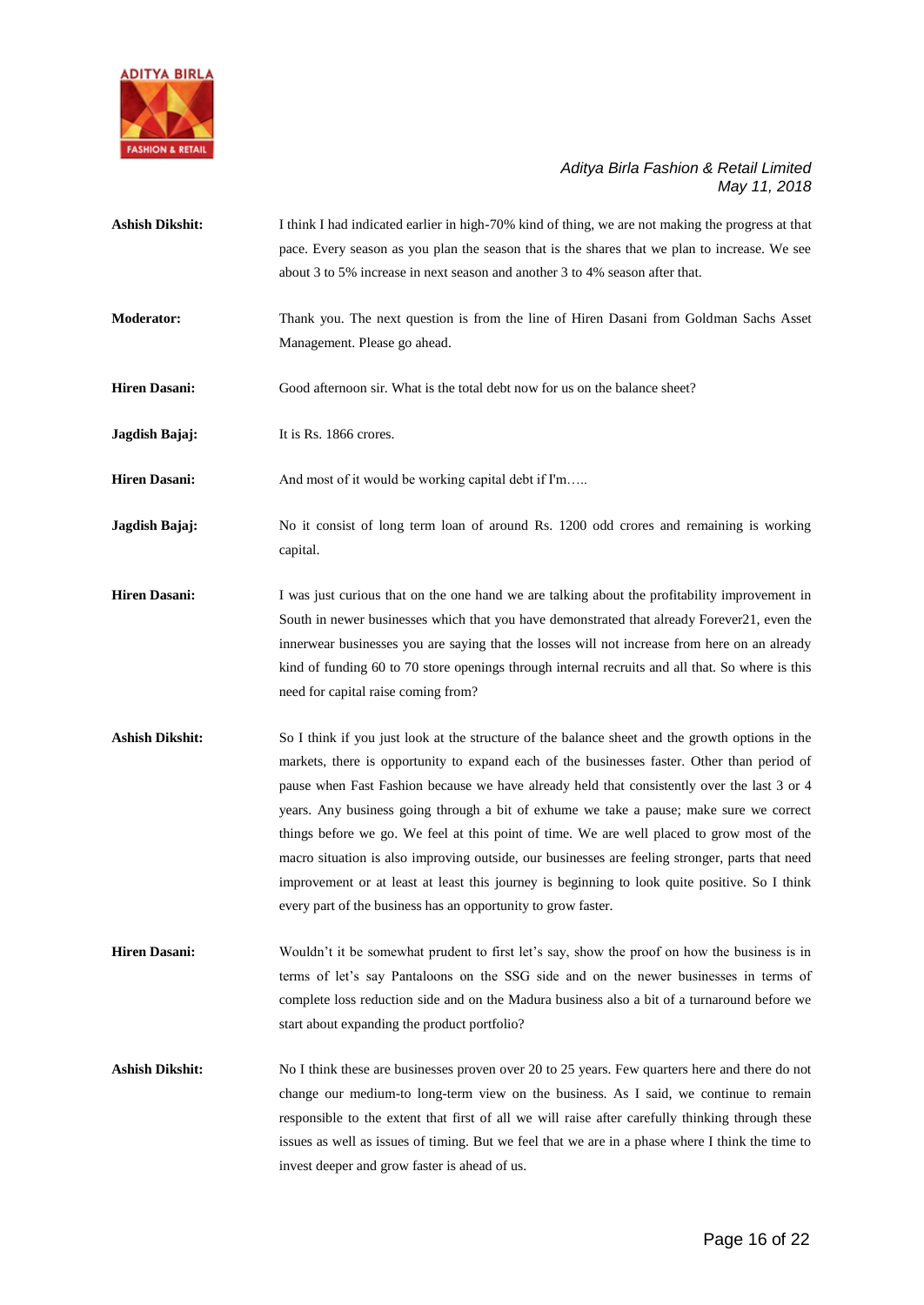

**Moderator:** Thank you. The next question is from the line of Giriraj Daga from KM Visaria Family Trust. Please go ahead.

Giriraj Daga: Hello team, just a few questions on the Fast Fashion, Forever21. So like what kind of a sense, you can give on the revenue side like are we done with the store rationalization or whatever the restructuring we had to take in terms of growth numbers, revenue side? Is this the base PSA starting for the FY 19 or we still have to do some of the work there?

- Ashish Dikshit: I think 70% to 80% of the work is done; we will still have some left-over work which will go into next year. The task is also to grow the profitable network, which is the new store that we have opened. Hopefully some of those results will start to show. But we are feeling better in terms of the quality of the network we have today versus what we had 12 months back.
- **Giriraj Daga:** When you say that losses in Fast Fashion will be significantly lower like where should we start with? Should we start with the Q4 loss number, or do we think that was slightly lower loss compared to what we were expecting? Where do we start with?
- Ashish Dikshit: I can't take you in terms of actual numbers of next year, but I think clearly quarter- on- quarter the profitability as we discovered areas of improvement we have acted on. Some of it will flow into the next year and hopefully at a year level we should be able to show reasonable reduction in losses.
- Giriraj Daga: My next question is related to balance sheet. We see a significant increase in the trade payables side of it and that is one of the reasons our working capital deployment has gone down. Was that any one of case or we have actually increase the credit to our vendors?
- Ashish Dikshit: No, so there are parts of businesses which are operating at lower trade cycle. We have corrected that and aligned with the overall features and therefore that's impacted. That is a onetime thing, we will probably play it out this year, but that is where it is.

Giriraj Daga: And going forward, payable dates should remain stable at FY 18 days levels....

**Ashish Dikshit:** Yes.

- **Giriraj Daga:** And just one clarification, if I look at the Q3 presentation the numbers what we had given in terms of the number of stores at Madura, it was above 1900. But if you look at the Q4 presentation that number was about 1793. So had you given any press release in between like how do I see that?
- **Ashish Dikshit**: So I think there was an error on that and we have corrected that.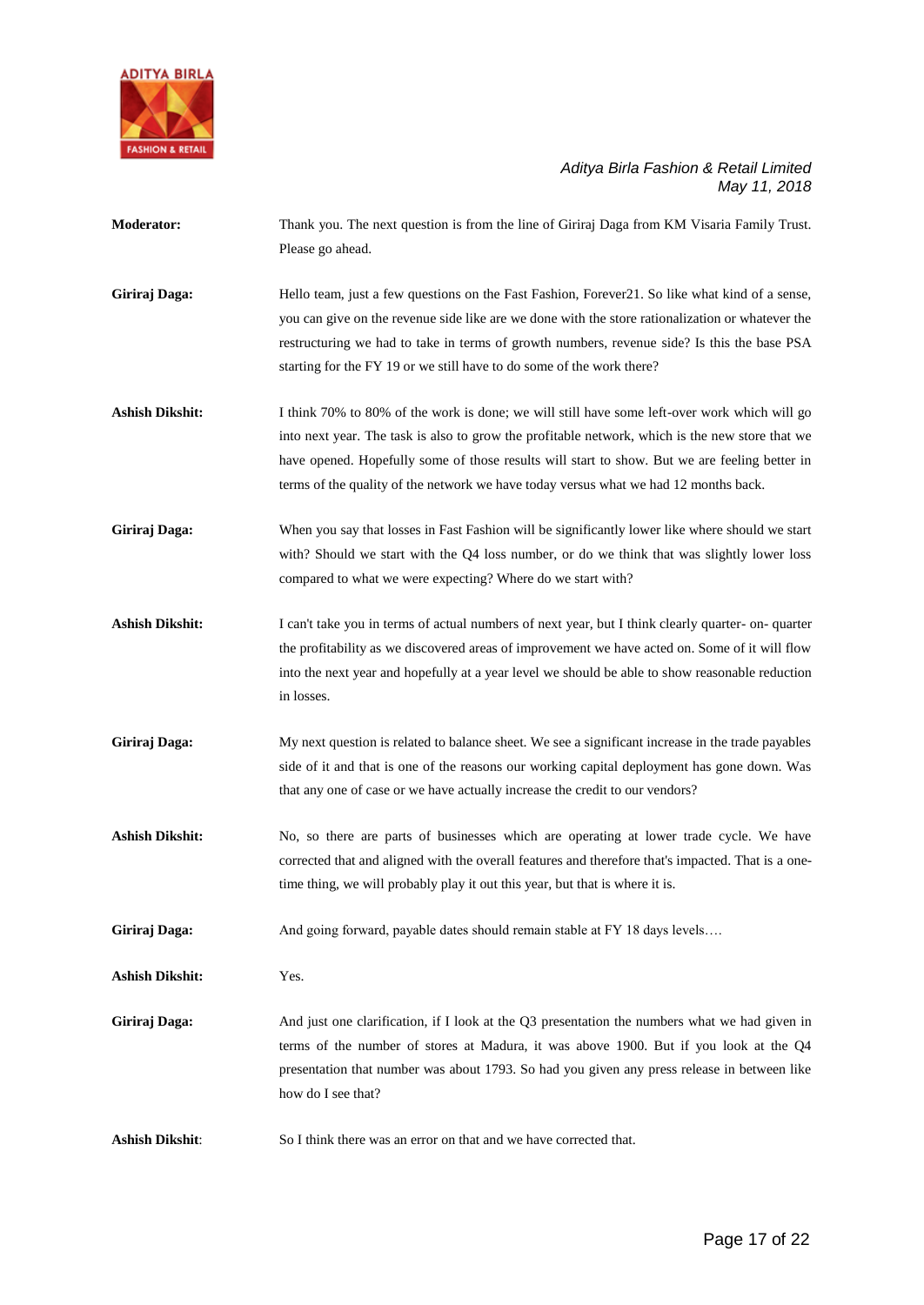

| Giriraj Daga:          | So now you're looking at 20% increase this year in terms of numbers stores for addition that is<br>what you had mentioned?                                                                                                                                            |
|------------------------|-----------------------------------------------------------------------------------------------------------------------------------------------------------------------------------------------------------------------------------------------------------------------|
| <b>Ashish Dikshit:</b> | So 1813 is the closing number of stores.                                                                                                                                                                                                                              |
| Giriraj Daga:          | And you have guided about 350 stores will be opening this year across                                                                                                                                                                                                 |
| <b>Ashish Dikshit:</b> | Yeah across all formats.                                                                                                                                                                                                                                              |
| Giriraj Daga:          | So what is the CAPEX we are looking there?                                                                                                                                                                                                                            |
| <b>Ashish Dikshit:</b> | So as I said of Madura business as a whole, operates with a CAPEX of between Rs. 120 to<br>Rs. 150 crores.                                                                                                                                                            |
| Giriraj Daga:          | And how about Pantaloons?                                                                                                                                                                                                                                             |
| <b>Ashish Dikshit:</b> | Pantaloons is slightly lower than that.                                                                                                                                                                                                                               |
| Giriraj Daga:          | Maybe about Rs. 100 crores?                                                                                                                                                                                                                                           |
| <b>Ashish Dikshit:</b> | Yeah around that Rs. 100 to Rs. 120 typically year-on-year.                                                                                                                                                                                                           |
| <b>Moderator:</b>      | Thank you. The next question is from the line of Niraj Mansingha from Goldman Sachs Asset<br>Management. Please go ahead.                                                                                                                                             |
| Niraj Mansingha:       | What would be the growth of Pantaloons if you would have added those stores that you have<br>added in FY 17?                                                                                                                                                          |
| <b>Ashish Dikshit:</b> | You are saying SSG growth?                                                                                                                                                                                                                                            |
| Niraj Mansingha:       | Yes sir.                                                                                                                                                                                                                                                              |
| <b>Ashish Dikshit:</b> | I think we will have to do that number and come back to you. We will be in contact. You<br>basically want is to add FY 17 stores into the same store network logic and figure out what it<br>would be? We will have to do that separately can come back to you Niraj. |
| Niraj Mansingha:       | But any ways you can think of?                                                                                                                                                                                                                                        |
| <b>Ashish Dikshit:</b> | No I think our team will have to do that work can come back to you.                                                                                                                                                                                                   |
| Niraj Mansingha:       | And can you share more about inner wear, the scale up, how much is left in whatever you have<br>planned and how much more time you see before, I know you are doing in investment phase                                                                               |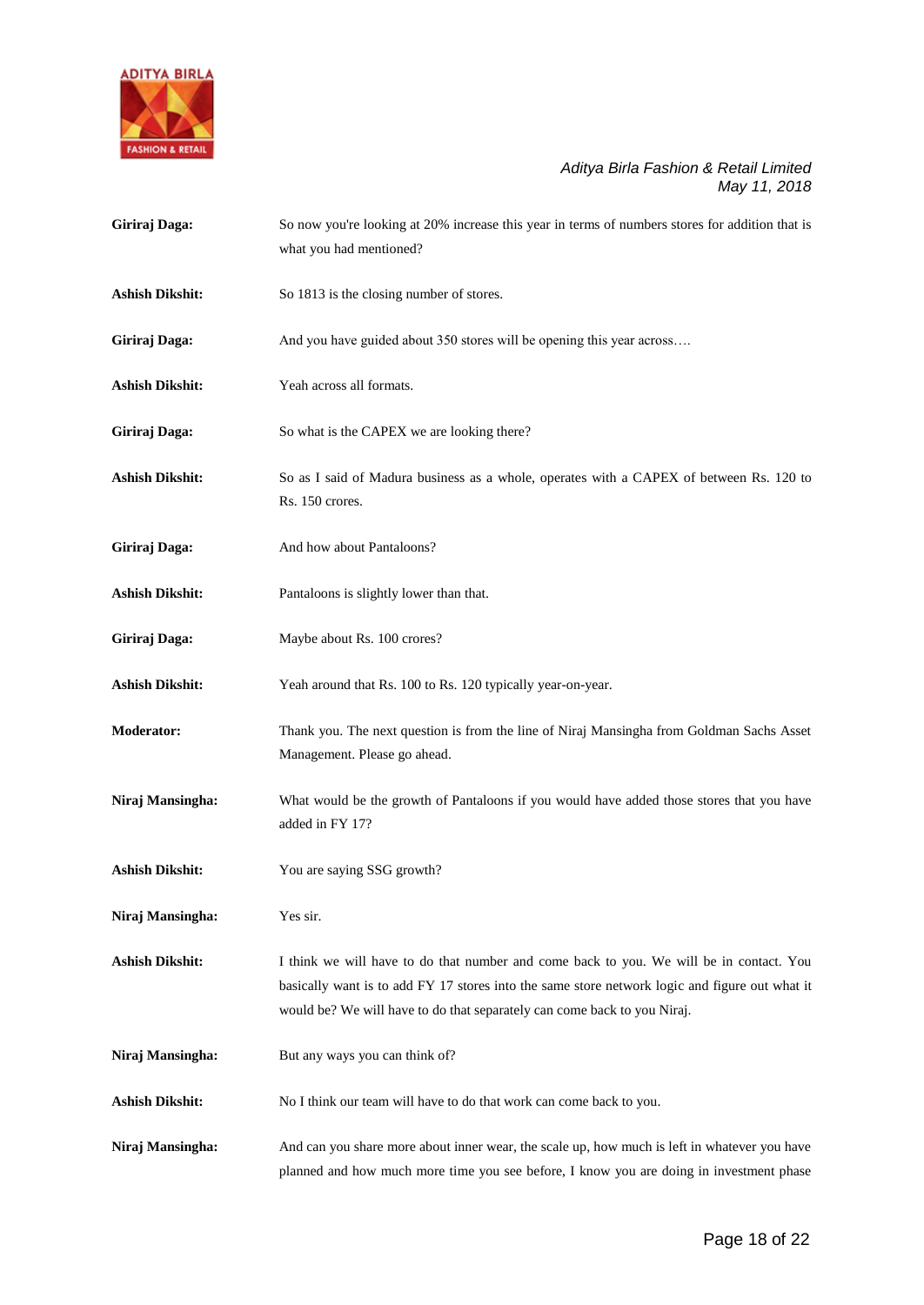

but how much time you see before those numbers can throw up some reasonable margins from the EBITDA side?

**Ashish Dikshit:** I think in terms of where we have reached as we had indicated we wanted to touch close to Rs. 100 crores this year we are roughly around that. We expect next two years business to grow at 70 to 80%, if not higher than that. In terms of EBITDA getting positive I think we should look at that may be 3 years from now because till then we want to make sure that growth is not compromised.

- **Niraj Mansingha:** And can you also talk about the other brands which are part of the other segment in Madura and where do you see that growing and any performance indication from them?
- **Ashish Dikshit:** So other portfolio consists of our super premium network, which is collective store and all the new brands that we have added around that which is Ted Baker, Hackett we have a couple of stores and some of the new signings that we have done. The other significant brand that we have signed which has scaled potential is American eagle which has not shown up in the results as yet, because the first few stores will open this year. The current size of the business is small but with the possibilities that American Eagle has as well as addition of new brands where we have just started to launch stores with Ted Baker, Ralph Lauren etc. I think that business will grow strongly on a smaller base.
- **Niraj Mansingha:** And when you're talking of the growth that you would like to raise funds for the growth where do you see more investments happening? Is it Madura or the Pantaloon or some other brands like American Eagle, etc.?
- Ashish Dikshit: No in absolute terms these new brands are small. You just heard Vishak talk about (+300) stores, Pantaloons opening 50 to 60 stores. So our primary growth in absolute numbers will come from our mother businesses which are very strong. The new businesses, whether it's inner wear whether it's new brands that is expanding still it remains a small part of the overall story.
- **Niraj Mansingha:** No, what I was trying to understand is that you have actually grown at a similar pace in the last one to 2 years in terms of expansion like your range of Pantaloons store addition is similar to what you added in the past in FY 18. Madura also you're talking of a similar number. So where does when you are taking of a growth coming from raising funds? Where do you see additional growth coming on in terms of, because those were funded internally from here across? So wanted to know where is that additional growth coming in, which requires funds for you growth?

**Ashish Dikshit:** As I said, we have gone through a phase of last 18 to 24 months wherein several businesses we were more in rationalization and consolidation mode. Last year, you wouldn't have seen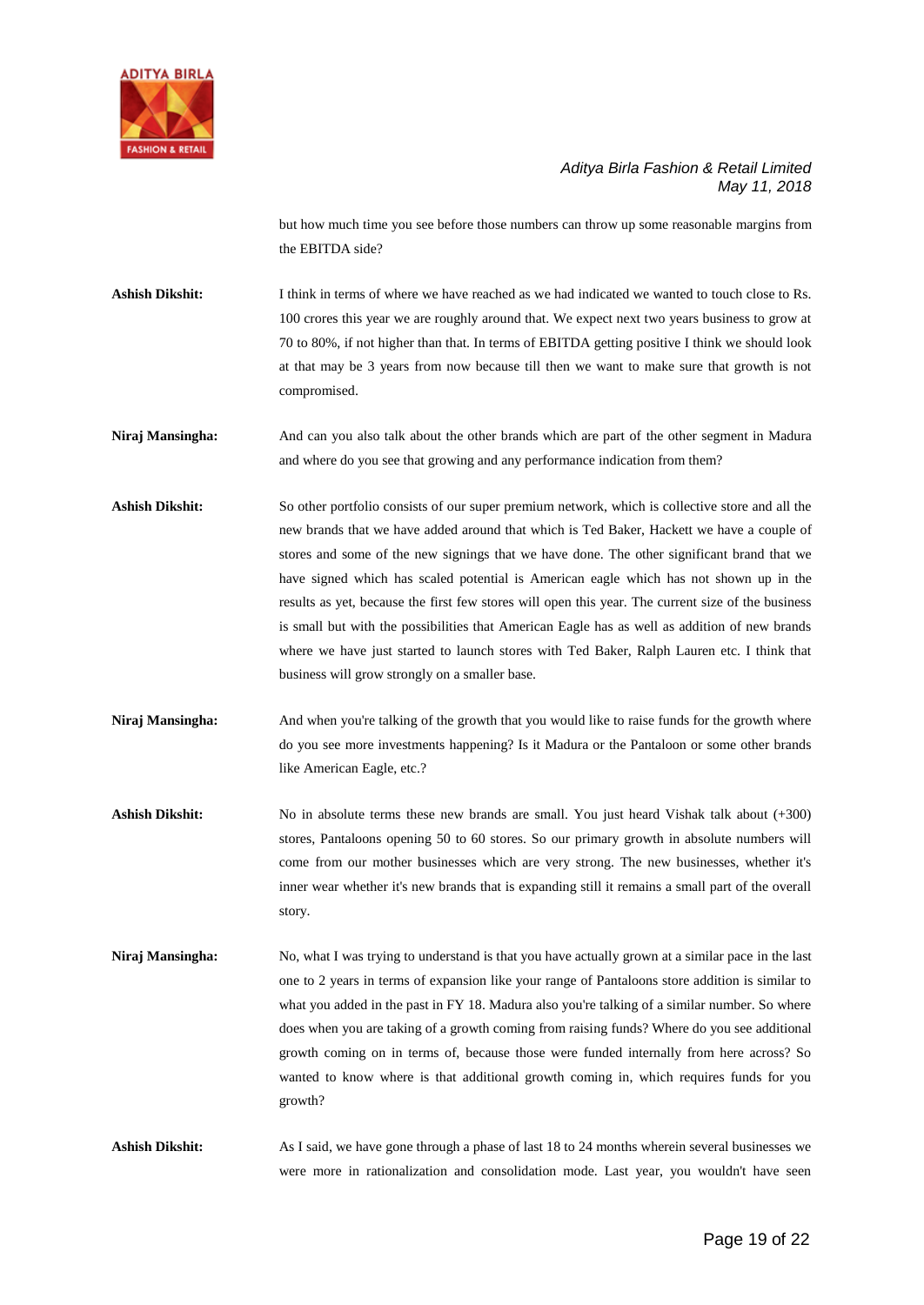

Lifestyle Brands talking about 300 stores that is a very significant piece. All aspects of our business are growing, but that is only one side of the story. I think if you are alluding to the fact that could you have grown without raising capital, the answer is yes. But does that leave our balance sheet in a strong position probably not as much and that is really why we want to make sure that we are well-placed on that account.

- **Niraj Mansingha:** True I was not trying to understand the fundraising issue I wanted to understand where the additional CAPEX need is coming from? Because if you look at Pantaloons, the number of stores you have added the guidance that you have for next year is also similar in number of stores and what we have seen is over a period of time the Pantaloons store size have also come off slightly so which means that Pantaloons CAPEX needs would actually remain probably the similar to FY 18 numbers. If I look at Madura, Madura percentage of franchisees is also higher. So as a whole the CAPEX needs I am not able to understand where you're more fund needs coming from? Are you planning to buy some brands, you planning to go further from these run rates of expansion? That is what I want to understand.
- **Ashish Dikshit:** No, you are linking the fundraise as I said the primary purpose of fundraise is not really that we have run out cash to expand stores. That we have on an ongoing basis. But when we look at the structure of our balance sheet, we feel that if you look at the level of interest that lies in our P&L that is high. And therefore, there is an opportunity to both fund more aggressively and Lifestyle brands, for example, can do with little bit more CAPEX because the sheer number of store expansion that they are doing is much higher than what they have done before. The percentage of franchisees still remains the same, but own stores will also grow proportionately. Some of the new brands that we have acquired have an opportunity to grow as we are building those which is that the smaller brands like Ted Bakers, Fred Perry, etc., or the bigger and more scalable brands like American Eagle. Innerwear business can be expanded even faster. Pantaloons perhaps you're right, the level of ambition that we have today is very similar to what we had last year also. So that may not dramatically change but the fundraise issue is not linked with expansion alone.
- **Niraj Mansingha:** Got it. Sorry to take this question extendedly, you hinted that there were some recoveries in the sales in Pantaloons in the month of March. Can you elaborate on that, if possible?
- **Ashish Dikshit:** So I would say don't read too much into one month here, one month there. My statement was in response to the quarterly performance, somebody had asked what happened in the quarter. And typically, we are finding that during the end of season sales Pantaloons sales have been seeing same-store decline. It has got recovered subsequent month but that was primarily to explain, the Q4 performance.
- **Moderator:** Thank you. The next question is from the line of Tejas Shah from Spark Capital. Please go ahead.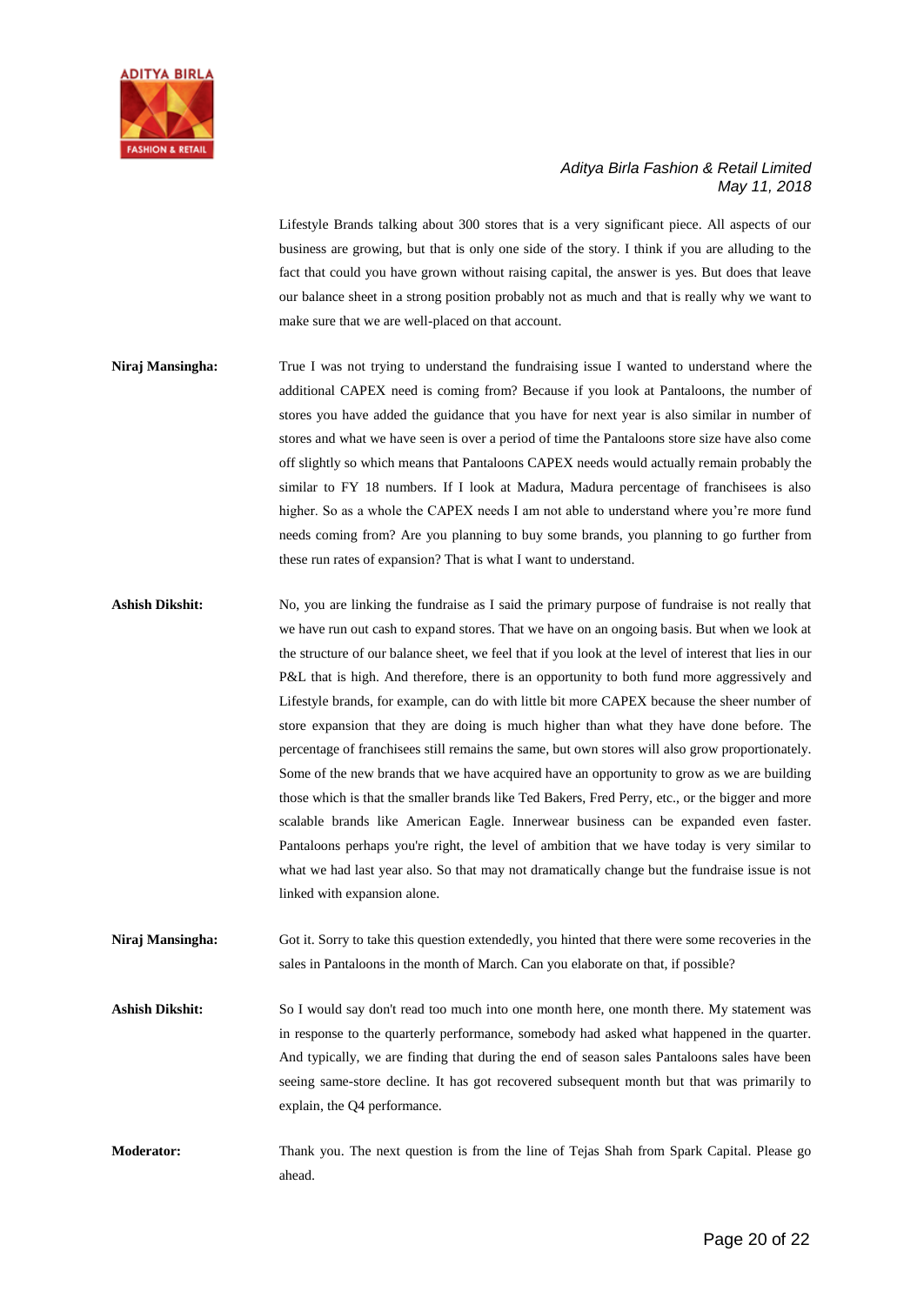

- **Tejas Shah:** Hi sir, a couple of follow-ups. What was the like- to- like store count that was taken for calculating, SSGs for Pantaloons for this quarter and this year?
- Ashish Dikshit: So all the stores that we have open till FY 16 has become part of all the stores that are there, which we have opened in FY 16 become part of it which is about 118 or something. The stores opened in FY 17 don't form part of that nor do the stores taken….. So we take an annual view on it we don't take monthly or quarterly view.
- **Tejas Shah:** Sir FY 17 and 18 are not part of it?

**Ashish Dikshit:** Yes, FY 17 is not part of it.

- **Tejas Shah:** And sir growth obviously not like- to- like but, sequentially when monitor the stores which were opened and not part of the like- to- like bucket yet. Is it materially different or higher than the stores eligible for like- to- like bucket?
- **Ashish Dikshit:** Yeah that is what I was explaining we have stores in our like- to- like bucket, which are as old as 15 years and some of them even more. At least a significant part is even more than 10 years old. So clearly, the performance is different across these two sectors.
- Tejas Shah: And sir lastly, is there any absolute target to bring down the two or are we targeting in the number in terms of debt equity or debt to EBITDA that we would like to achieve in the coming years?
- **Jagdish Bajaj:** Ashish responded in his last question that you know for balance sheet strength, we are doing this exercise. We don't have any target, but ultimately debt reduction will help in our increasing profitability. Because with rising interest rates, it makes sense to have ideal norm for debt and equity which will help us in our growth.
- **Tejas Shah:** The question was for that only. So let's say if you raise equity, then your ability to accommodate more debt in terms of, if you monitor the debt equity or debt EBITDA level will be much higher, or if you target absolute debt than even after raising equity you will like to bring down the numbers. So that is why I asked this question.
- **Jagdish Bajaj:** I understood when I already have around 1800 to 2000 crores debt on the net worth of thousand crores. You know, we have to think afresh link to our growth plan. What should be the ideal norm? What should we do for our growth sales? So right now, I will only say that this exercise is to add strength over balance sheet which will be done at an opportune time with proper thought process and all and you know it will help us in our growth.